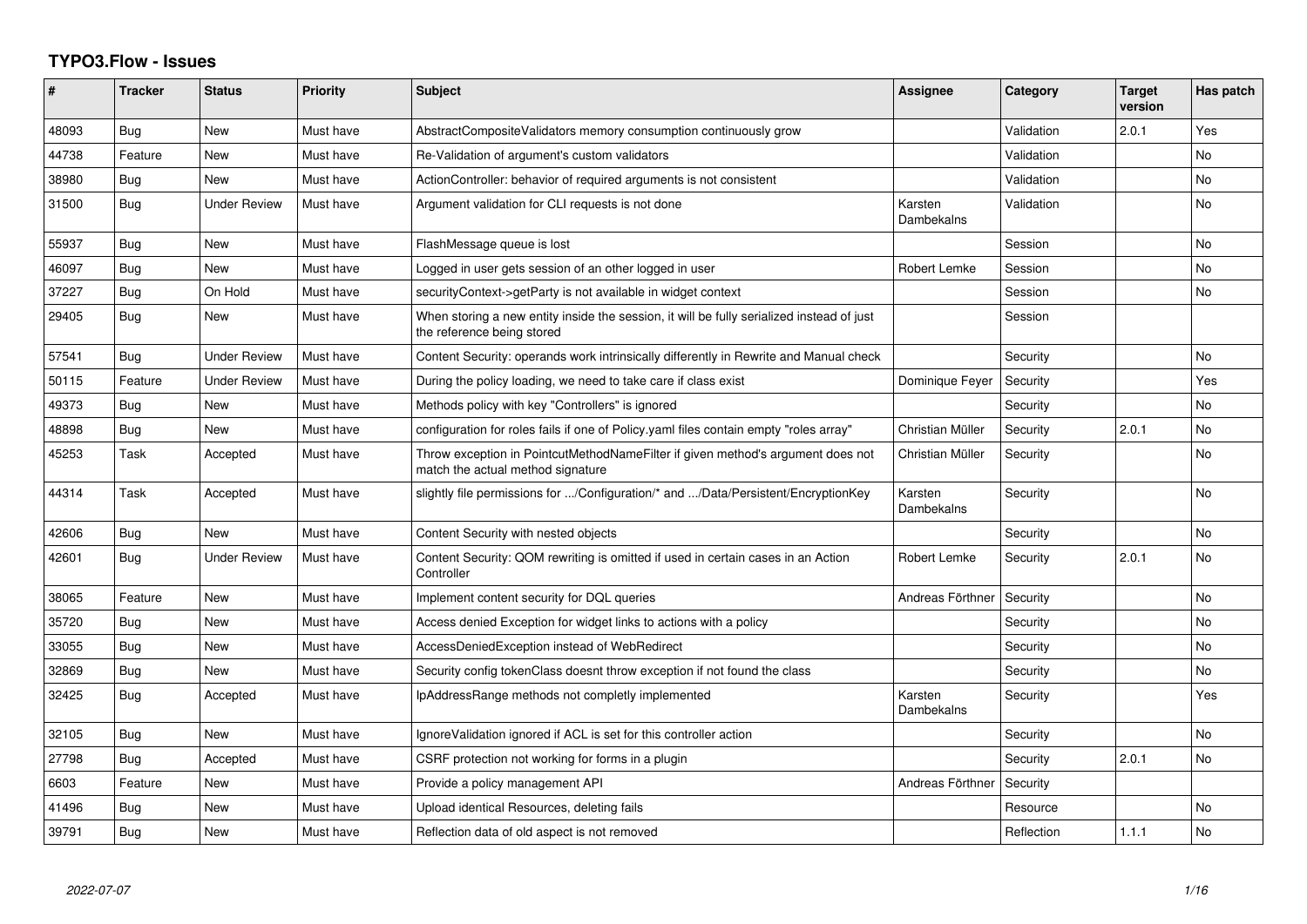| #     | <b>Tracker</b> | <b>Status</b>       | <b>Priority</b> | <b>Subject</b>                                                                                                                                          | <b>Assignee</b>             | Category      | <b>Target</b><br>version | Has patch |
|-------|----------------|---------------------|-----------------|---------------------------------------------------------------------------------------------------------------------------------------------------------|-----------------------------|---------------|--------------------------|-----------|
| 10678 | <b>Bug</b>     | New                 | Must have       | ReflectionService doesn't reflect methods of child classes correctly when they get<br>reflected before their parent class in the initialization process |                             | Reflection    |                          |           |
| 54046 | Bug            | New                 | Must have       | Removal of ValueObjects from a ManyToMany relationship is not possible                                                                                  |                             | Persistence   | 2.1                      | No        |
| 37352 | <b>Bug</b>     | <b>Under Review</b> | Must have       | generateValueHash() should use getIdentifierByObject()                                                                                                  | Karsten<br>Dambekalns       | Persistence   |                          | No        |
| 34879 | <b>Bug</b>     | Accepted            | Must have       | Proxied object is not update()able                                                                                                                      | Karsten<br>Dambekalns       | Persistence   |                          | <b>No</b> |
| 47331 | <b>Bug</b>     | Accepted            | Must have       | ObjectManager shutdown with Dependency Injection Proxy causes fatal errors                                                                              |                             | Object        | 2.0.1                    | No        |
| 46716 | <b>Bug</b>     | New                 | Must have       | Empty class names in Dependencylnjection proxy code when using Caches /<br>Factory-created dependencies                                                 |                             | Object        | 2.0.1                    | <b>No</b> |
| 42101 | Bug            | New                 | Must have       | Proxyclasses are not rebuild in Development context unless cache is empty                                                                               |                             | Object        | 2.0.1                    | No.       |
| 31210 | Bug            | New                 | Must have       | constructor of proxy class not compatible with interfaces defening a constructor                                                                        |                             | Object        |                          | No        |
| 58494 | Bug            | Needs<br>Feedback   | Must have       | Inifinite redirects if index.php presents in URI                                                                                                        | <b>Bastian</b><br>Waidelich | MVC - Routing |                          | No        |
| 30424 | <b>Bug</b>     | <b>New</b>          | Must have       | Forward object arguments with changes                                                                                                                   |                             | <b>MVC</b>    |                          |           |
| 3580  | Feature        | New                 | Must have       | Create an administration panel for the FLOW3 Development context                                                                                        |                             | <b>MVC</b>    |                          |           |
| 3305  | Feature        | Accepted            | Must have       | Unmodified objects retrieved from a repository should not be validated in the<br>controller                                                             | Robert Lemke                | <b>MVC</b>    |                          | No        |
| 33024 | Bug            | Accepted            | Must have       | Exception when validating a float in a Model with the Number validator                                                                                  | Karsten<br>Dambekalns       | 118n          |                          | <b>No</b> |
| 47073 | Bug            | <b>New</b>          | Must have       | Cookie causes Error after Update                                                                                                                        |                             | Http          |                          | No.       |
| 37212 | Feature        | Accepted            | Must have       | Edge Side Includes (ESI)                                                                                                                                | Robert Lemke                | Http          |                          | No        |
| 35868 | Bug            | On Hold             | Must have       | Unstable condition in Utility\Environment                                                                                                               | Karsten<br>Dambekalns       | Environment   |                          | No        |
| 58622 | Feature        | New                 | Must have       | Clearer Exception: Array to string conversion                                                                                                           |                             | Core          |                          | No.       |
| 56544 | <b>Bug</b>     | New                 | Must have       | FLOW Exception on tar package inclusion via composer                                                                                                    |                             | Core          |                          | No        |
| 51809 | Bug            | <b>Under Review</b> | Must have       | Commit "[BUGFIX] Published resources don't support symlinks" produces an fatal<br>error on Windows                                                      | Adrian Föder                | Core          | 2.0.1                    | No        |
| 51120 | Bug            | New                 | Must have       | \TYPO3\Flow\Core\Booting::buildSubprocessCommand - wrong command if passed<br>more than one parameters                                                  |                             | Core          |                          | <b>No</b> |
| 42520 | Bug            | New                 | Must have       | Cache must be flushed globally for package state changes                                                                                                |                             | Core          |                          | No        |
| 40555 | Feature        | Accepted            | Must have       | Missing command arguments parameter in Core\Booting\Scripts::executeCommand()                                                                           | Karsten<br>Dambekalns       | Core          |                          | Yes       |
| 45041 | Bug            | New                 | Must have       | Set file permissions doesnt work                                                                                                                        |                             | Command       | 2.0.1                    | No        |
| 32707 | Bug            | Accepted            | Must have       | Bad Bad FileBackend                                                                                                                                     | Karsten<br>Dambekalns       | Cache         | 2.0.1                    | No        |
| 1785  | Feature        | New                 | Must have       | Automatic garbage collection for expired cache entries                                                                                                  |                             | Cache         |                          |           |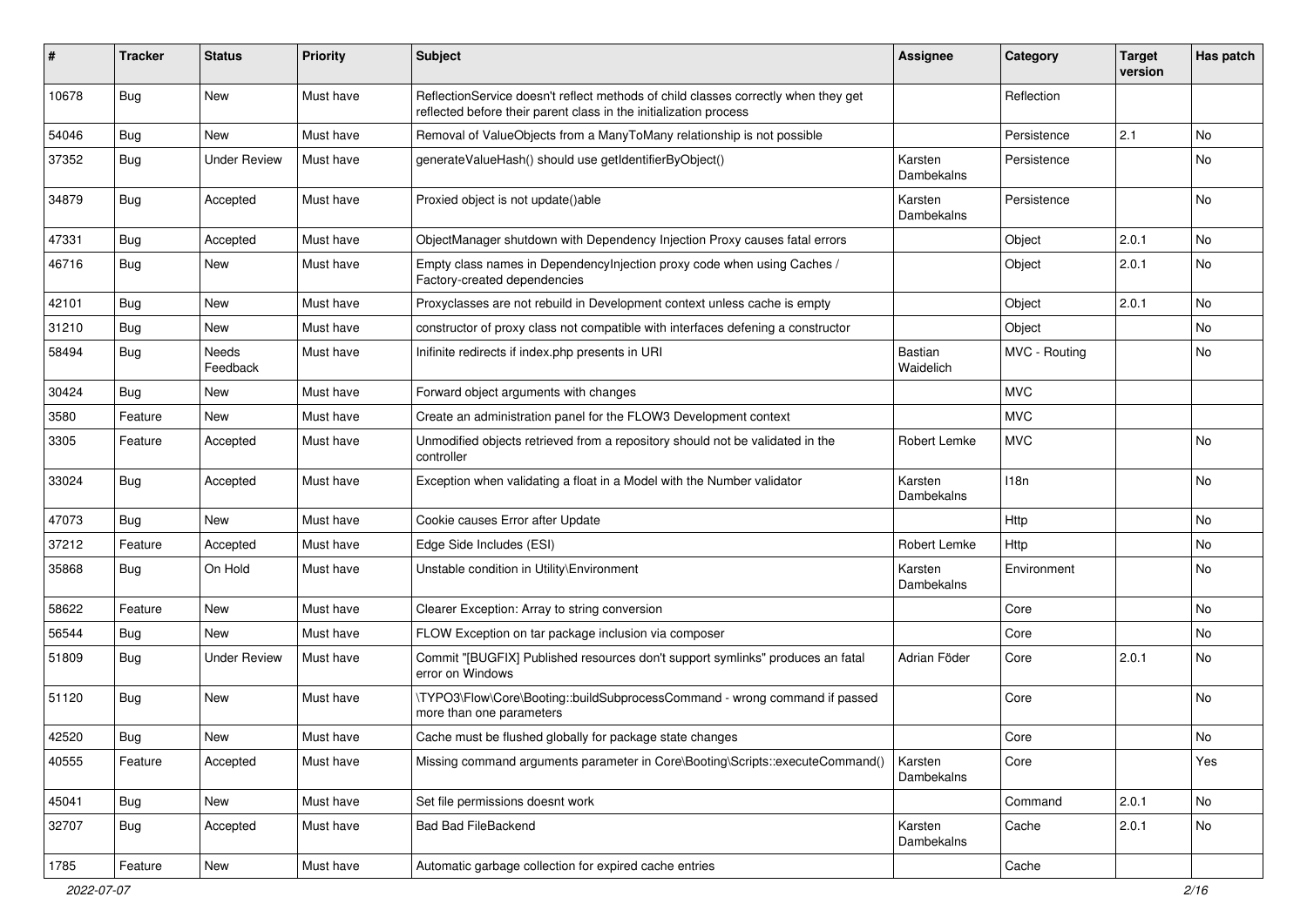| #     | <b>Tracker</b> | <b>Status</b>            | <b>Priority</b> | <b>Subject</b>                                                                                          | <b>Assignee</b>       | Category                         | <b>Target</b><br>version | Has patch |
|-------|----------------|--------------------------|-----------------|---------------------------------------------------------------------------------------------------------|-----------------------|----------------------------------|--------------------------|-----------|
| 37571 | Bug            | <b>New</b>               | Must have       | Inherited proxies fail when implementing clone                                                          |                       | <b>AOP</b>                       |                          | <b>No</b> |
| 2974  | Bug            | <b>New</b>               | Must have       | Aspect / Proxy Cache is not emptied automatically if an interface used for introduction<br>was modified | Robert Lemke          | <b>AOP</b>                       |                          |           |
| 37473 | Bug            | <b>New</b>               | Must have       | Subsequent Exceptions related to Doctrine Entity Manager makes it snap shut                             |                       | - Testing -                      |                          | No        |
| 3755  | Task           | <b>New</b>               | Must have       | Concurrency stress testing and cache mechanism                                                          |                       | - Testing -                      |                          |           |
| 59878 | Bug            | <b>New</b>               | Must have       | TYPO3\Flow\Core\Booting\Exception\SubProcessException thrown in file Scripts.php                        |                       | Error Handler<br>Report -        | 1.1.1                    | <b>No</b> |
| 58894 | Bug            | New                      | Must have       | MySQL max key length exceeded during Neos setup                                                         |                       | <b>Error Handler</b><br>Report - | 2.x                      | No        |
| 58975 | Bug            | <b>New</b>               | Must have       | Fix command for Linux in Qucikstart documentation                                                       |                       | Documentation -                  |                          | No        |
| 46120 | <b>Bug</b>     | <b>New</b>               | Must have       | Important step missing in the installation chapter                                                      |                       | Documentation -                  |                          | No        |
| 45249 | Bug            | <b>New</b>               | Must have       | Update composer project-create command listing                                                          |                       | Documentation -                  |                          | No        |
| 40854 | Task           | <b>New</b>               | Must have       | Update security documentation (authentication in 1.2)                                                   |                       | Documentation -                  | 2.0.1                    | No        |
| 56856 | Bug            | <b>Under Review</b>      | Must have       | Fix StandardView Template                                                                               |                       |                                  |                          | <b>No</b> |
| 56744 | Feature        | <b>New</b>               | Must have       | stay logged in                                                                                          |                       |                                  |                          | <b>No</b> |
| 56639 | Feature        | <b>New</b>               | Must have       | Implement "getPrivateStorageUriByResource()" for recieving (image-) file URIs                           | Robert Lemke          |                                  | 2.x                      |           |
| 56601 | Bug            | <b>Under Review</b>      | Must have       | PersistenceManager wrong handling of ORM\ld                                                             |                       |                                  |                          | <b>No</b> |
| 55870 | Feature        | <b>New</b>               | Must have       | Enhance f:form.textfield or add a f:form.datefield VH with enhanced validation and<br>propertymapping   | Christian Müller      |                                  |                          | <b>No</b> |
| 54549 | Bug            | <b>New</b>               | Must have       | PackageManager::createPackage is incompatible to PackageManagerInterface                                |                       |                                  |                          | No        |
| 54451 | Bug            | <b>New</b>               | Must have       | No functionality at Apache environments with suexec                                                     |                       |                                  |                          | No        |
| 49423 | Bug            | <b>New</b>               | Must have       | Role name and packageKey are not accessible                                                             |                       |                                  |                          | No        |
| 46689 | Bug            | <b>New</b>               | Must have       | The new ClassLoader swallows Fatal Errors                                                               | Marc Neuhaus          |                                  |                          | No        |
| 43621 | Bug            | <b>Under Review</b>      | Must have       | Composer installer overwrites Settings yaml.example                                                     | Karsten<br>Dambekalns |                                  |                          | No        |
| 41148 | <b>Bug</b>     | <b>New</b>               | Must have       | Converting of ValueObjects                                                                              |                       |                                  |                          | <b>No</b> |
| 35831 | <b>Bug</b>     | <b>New</b>               | Must have       | Deleting or unpublishing of a resource deletes all published symlinks<br>(Web/ Resources/Persistent)    |                       |                                  |                          | No        |
| 32873 | Bug            | Accepted                 | Must have       | Value changes for logged in account are not persisted due to session serialization                      | Karsten<br>Dambekalns |                                  |                          | No        |
| 27379 | Bug            | Needs<br>Feedback        | Must have       | add check to clear the database at tearDown in testing                                                  |                       |                                  |                          | No        |
| 11039 | Bug            | <b>Needs</b><br>Feedback | Must have       | Static object container injects properties to result of factory object                                  |                       |                                  |                          | <b>No</b> |
| 57450 | <b>Bug</b>     | <b>New</b>               | Should have     | International E-Mail addresses (umlauts, etc.) are not validated correctly                              |                       | Validation                       |                          | No        |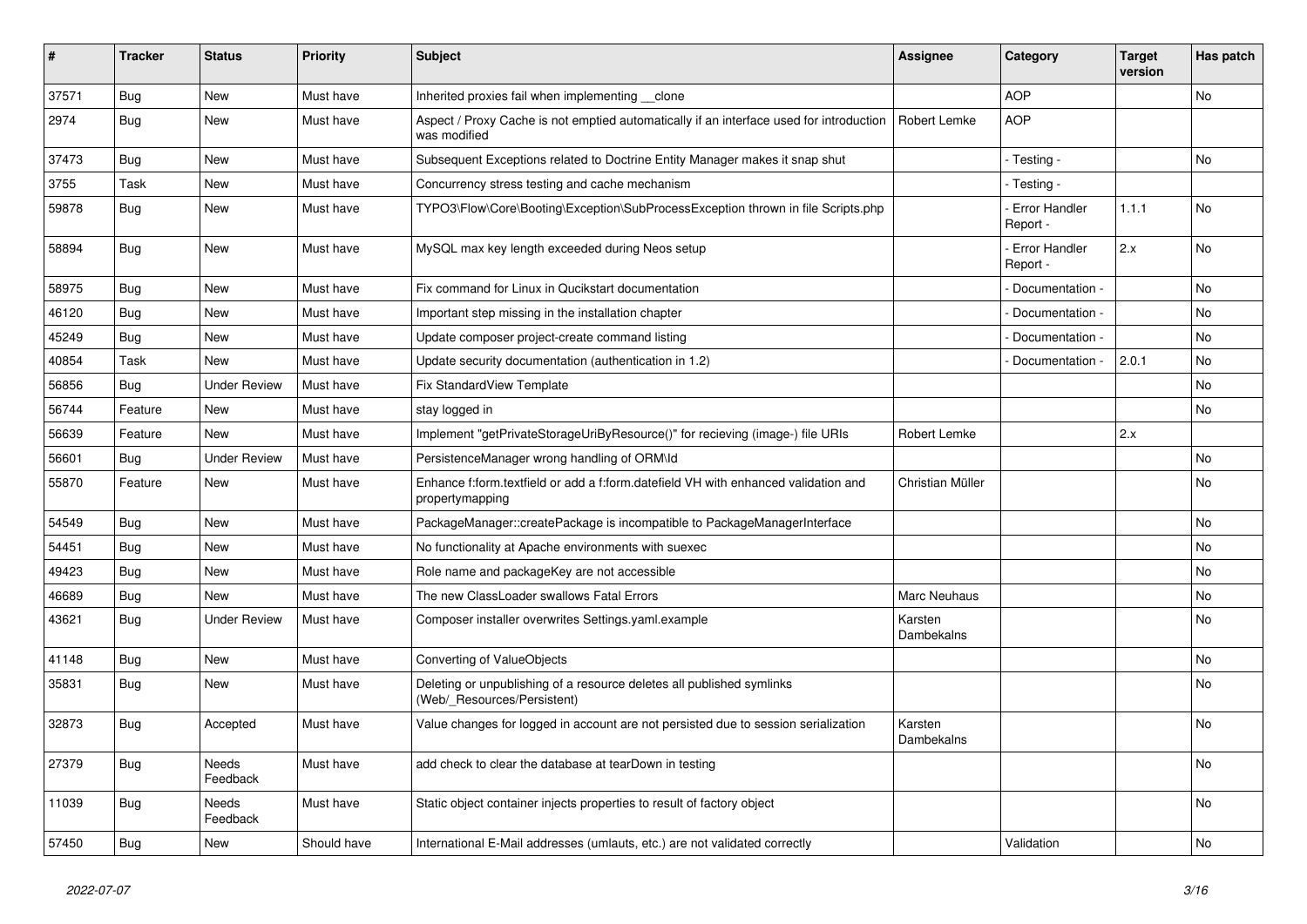| #     | <b>Tracker</b> | <b>Status</b>            | <b>Priority</b> | <b>Subject</b>                                                                                                               | Assignee              | Category   | <b>Target</b><br>version | Has patch |
|-------|----------------|--------------------------|-----------------|------------------------------------------------------------------------------------------------------------------------------|-----------------------|------------|--------------------------|-----------|
| 50901 | Feature        | <b>New</b>               | Should have     | @IgnoreValidation also for class fields                                                                                      |                       | Validation |                          | <b>No</b> |
| 47456 | Feature        | New                      | Should have     | ManyToOne and OneToOne Relations of Objects passed as Action Argument are<br>loaded automatically                            |                       | Validation |                          | No        |
| 47191 | Feature        | <b>Under Review</b>      | Should have     | Make (property) Validators aware of parent class and the property they belong to                                             |                       | Validation |                          | <b>No</b> |
| 46011 | Task           | New                      | Should have     | Validate annotation with missing type should throw useful error                                                              |                       | Validation |                          | <b>No</b> |
| 45409 | Feature        | New                      | Should have     | Support validation of abstract nested properties                                                                             |                       | Validation |                          | No        |
| 37564 | <b>Bug</b>     | New                      | Should have     | Validation of Parent Object containing properties of type ManyToOne and<br>ManyToMany to same Target                         |                       | Validation |                          | No        |
| 37316 | <b>Bug</b>     | New                      | Should have     | Use findBestMatchingLocale instead of getDefaultLocale?                                                                      |                       | Validation |                          | No        |
| 37302 | <b>Bug</b>     | <b>Needs</b><br>Feedback | Should have     | NumberValidator                                                                                                              | Carsten Bleicker      | Validation |                          | <b>No</b> |
| 35781 | Feature        | <b>New</b>               | Should have     | Model validation                                                                                                             |                       | Validation |                          | No        |
| 28399 | Feature        | Needs<br>Feedback        | Should have     | Validation message and code should be configurable for bundled validators                                                    |                       | Validation |                          | No        |
| 6178  | Feature        | <b>New</b>               | Should have     | Implement FileType and FileSize validators                                                                                   |                       | Validation |                          |           |
| 4146  | Feature        | Accepted                 | Should have     | Support typed parameters for validation                                                                                      | Karsten<br>Dambekalns | Validation |                          |           |
| 62740 | <b>Bug</b>     | New                      | Should have     | Add check on literal in TypeHandlingUtility::isCollectionType                                                                |                       | Utility    |                          | No        |
| 32985 | Feature        | New                      | Should have     | Implement Processing Rules when merging numerically-indexed arrays                                                           |                       | Utility    |                          | No        |
| 57374 | <b>Bug</b>     | <b>New</b>               | Should have     | Persisted entities saved in session are not resolved                                                                         |                       | Session    | 2.x                      | <b>No</b> |
| 46210 | Bug            | Needs<br>Feedback        | Should have     | securityContext->getParty() in the initializeObject() method of a session-Scope object<br>throws exception on second request |                       | Session    |                          | No        |
| 44203 | <b>Bug</b>     | Needs<br>Feedback        | Should have     | Session implementation is still racy                                                                                         | Robert Lemke          | Session    | 2.0.1                    | No        |
| 58927 | <b>Bug</b>     | <b>New</b>               | Should have     | Overlapping ressouce definitions in Policy yaml resolved incorrectly                                                         |                       | Security   | 2.1                      | No        |
| 58852 | Bug            | New                      | Should have     | TYPO3\Flow\Security\Exception\AccessDeniedException should clarify which action<br>fails to execute                          |                       | Security   |                          | <b>No</b> |
| 54589 | Bug            | New                      | Should have     | Role parent is not removed from roles MM table                                                                               |                       | Security   |                          | No        |
| 54146 | Bug            | <b>New</b>               | Should have     | Different sorting of arguments in ACL Patterns doesnt work                                                                   | Christian Müller      | Security   |                          | No        |
| 53177 | Feature        | <b>New</b>               | Should have     | entity resource policy value support for `this`                                                                              |                       | Security   |                          | No        |
| 49780 | Bug            | <b>New</b>               | Should have     | Roles are not synchronized                                                                                                   |                       | Security   |                          | No        |
| 48167 | Feature        | Accepted                 | Should have     | Command line account and role browsing                                                                                       | Adrian Föder          | Security   |                          | <b>No</b> |
| 47859 | Task           | Accepted                 | Should have     | Logging: Do not log all decisions in \TYPO3\Flow\Security\Aspect\LoggingAspect                                               | Robert Lemke          | Security   |                          | No        |
| 47429 | Bug            | <b>New</b>               | Should have     | Global policy files no longer allowed                                                                                        |                       | Security   |                          | <b>No</b> |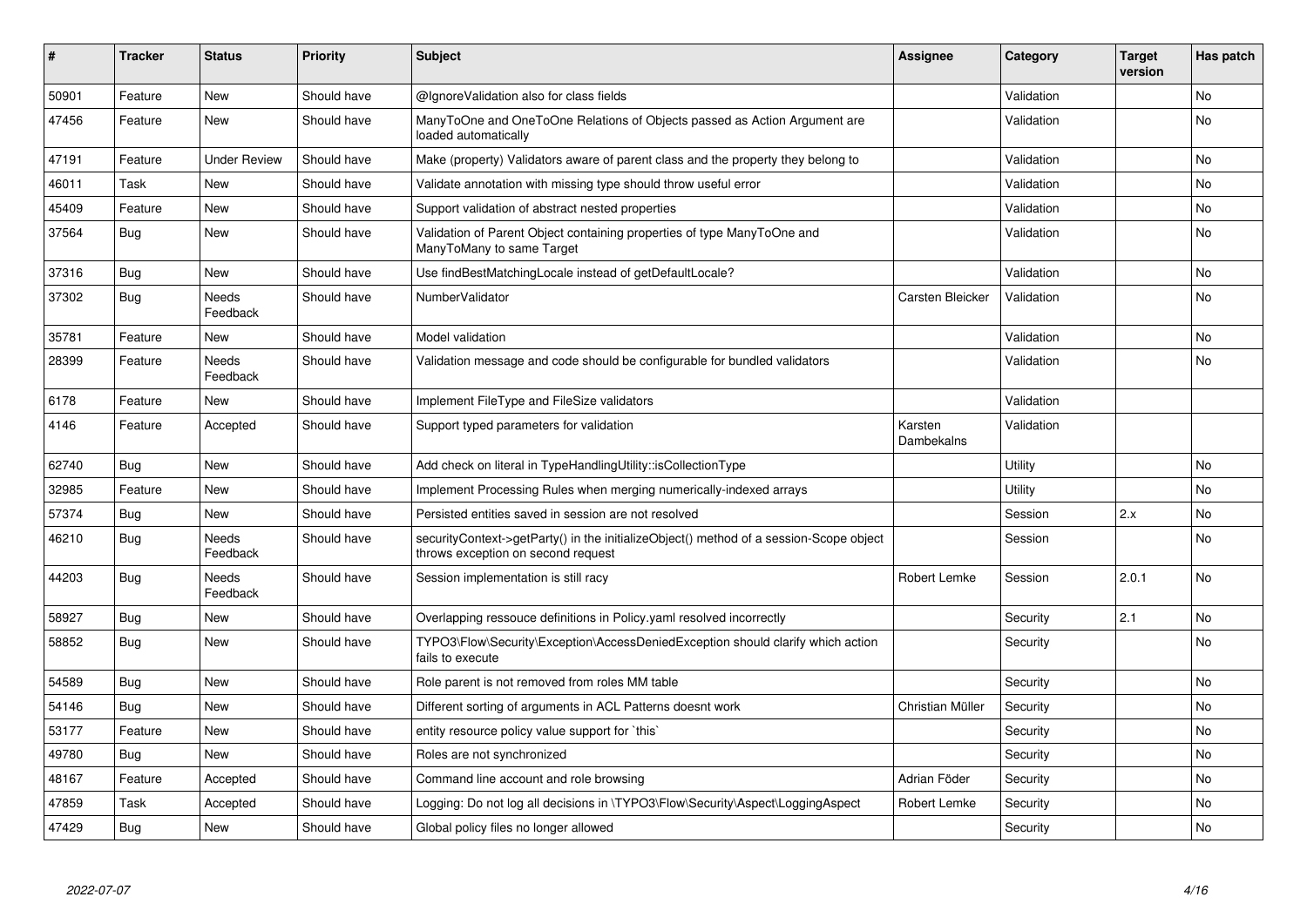| #     | <b>Tracker</b> | <b>Status</b>            | <b>Priority</b> | <b>Subject</b>                                                                   | <b>Assignee</b>       | Category | <b>Target</b><br>version | Has patch |
|-------|----------------|--------------------------|-----------------|----------------------------------------------------------------------------------|-----------------------|----------|--------------------------|-----------|
| 46063 | Feature        | New                      | Should have     | Implement username password provider with "remember me" persistent cookie        | Christopher<br>Hlubek | Security |                          | No        |
| 44563 | Feature        | New                      | Should have     | Logged in users via HTTP Basic always get re-authenticated                       |                       | Security |                          | No.       |
| 41029 | <b>Bug</b>     | Accepted                 | Should have     | Method security is also evaluating abstract classes                              | Karsten<br>Dambekalns | Security |                          | No        |
| 39910 | Feature        | Accepted                 | Should have     | Ability to query user based on roles                                             |                       | Security |                          | No        |
| 37846 | Feature        | <b>New</b>               | Should have     | Should be able to declare more than one controllerObjectName per requestPatterns |                       | Security |                          | No        |
| 36508 | <b>Bug</b>     | <b>New</b>               | Should have     | AuthenticationProvider Request Patterns                                          |                       | Security |                          | No        |
| 34816 | Feature        | New                      | Should have     | Long text encryption                                                             |                       | Security |                          | No.       |
| 33078 | <b>Bug</b>     | New                      | Should have     | No Redirect to Login                                                             |                       | Security |                          | No        |
| 30425 | Bug            | New                      | Should have     | New methods are not updated in Policies during Development                       |                       | Security |                          |           |
| 29387 | Feature        | <b>Needs</b><br>Feedback | Should have     | A token with wrong credentials should throw an exception                         | Andreas Förthner      | Security |                          |           |
| 28319 | <b>Bug</b>     | Needs<br>Feedback        | Should have     | Access denied will be logged at the wrong location in nested calls               |                       | Security |                          | <b>No</b> |
| 28052 | Feature        | On Hold                  | Should have     | Possibility to enable or disable accounts                                        | Julian Kleinhans      | Security |                          | No        |
| 9968  | Feature        | New                      | Should have     | Promote security publishing configuration automatically when persisting models   | Andreas Förthner      | Security |                          |           |
| 8463  | Feature        | New                      | Should have     | Check security policy for objects reconstituted in the session scope             |                       | Security |                          |           |
| 8462  | Feature        | New                      | Should have     | Check subobjects in query rewriting                                              |                       | Security |                          |           |
| 5442  | Feature        | New                      | Should have     | Destroy session / logout user on deleting an account                             | Andreas Förthner      | Security |                          |           |
| 3621  | Feature        | New                      | Should have     | Implement dynamic firewall filter registration                                   | Andreas Förthner      | Security |                          |           |
| 3619  | Feature        | <b>New</b>               | Should have     | Implement System Policy Support/System Security                                  | Andreas Förthner      | Security |                          |           |
| 57815 | <b>Bug</b>     | New                      | Should have     | Invalid resources are saved in the persistent resources folder                   |                       | Resource |                          | No        |
| 51676 | Feature        | <b>Under Review</b>      | Should have     | Support of symlinks for Resources                                                |                       | Resource |                          | No        |
| 47950 | Bug            | <b>New</b>               | Should have     | import of remote resources                                                       |                       | Resource | 2.0.1                    | No        |
| 47075 | Feature        | New                      | Should have     | Make Exception more meaningful                                                   |                       | Resource |                          | No        |
| 45103 | Feature        | New                      | Should have     | Make static resource URI generation available outside of Fluid                   |                       | Resource |                          | No        |
| 42888 | <b>Bug</b>     | Needs<br>Feedback        | Should have     | ResourceManager chokes on non existing files                                     |                       | Resource |                          | No        |
| 39253 | Feature        | Accepted                 | Should have     | Remove mirroring mode option and code                                            | Karsten<br>Dambekalns | Resource |                          | No        |
| 36800 | Task           | Accepted                 | Should have     | Streamline Resource object API                                                   | Robert Lemke          | Resource |                          | No        |
| 33937 | Feature        | Accepted                 | Should have     | Convenience method to resolve public "resource://" paths                         | Karsten<br>Dambekalns | Resource |                          | No        |
| 33587 | Feature        | New                      | Should have     | Automatically remove unused Resources                                            |                       | Resource |                          | No        |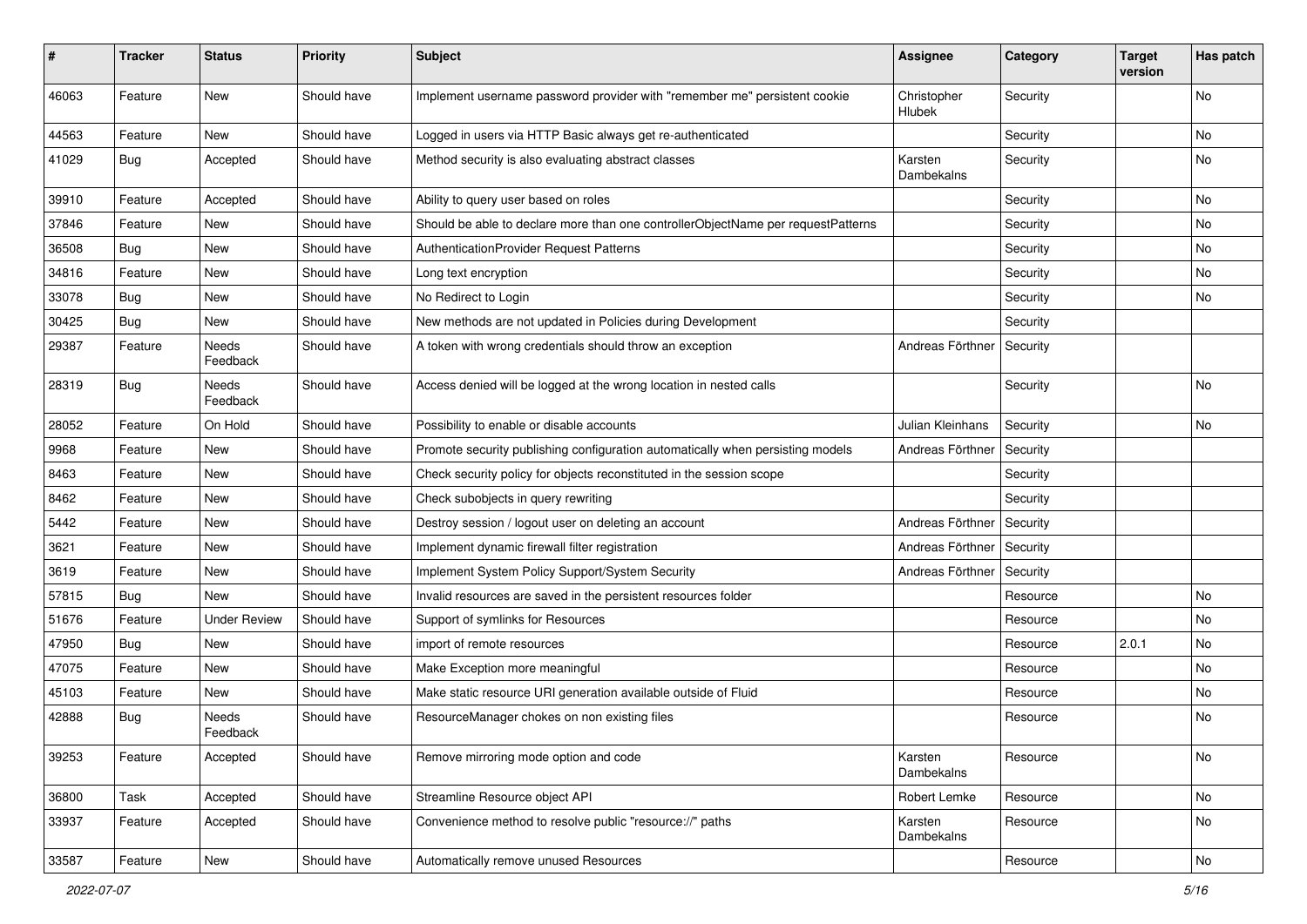| $\pmb{\#}$ | <b>Tracker</b>   | <b>Status</b>            | <b>Priority</b> | <b>Subject</b>                                                                               | <b>Assignee</b>        | Category    | Target<br>version | Has patch      |
|------------|------------------|--------------------------|-----------------|----------------------------------------------------------------------------------------------|------------------------|-------------|-------------------|----------------|
| 27721      | <b>Bug</b>       | Needs<br>Feedback        | Should have     | Permissions of uploaded resources not correct                                                | Karsten<br>Dambekalns  | Resource    |                   | <b>No</b>      |
| 61043      | Task             | New                      | Should have     | Rename ClassSchema to ModelSchema                                                            |                        | Reflection  |                   | No             |
| 53533      | <b>Bug</b>       | <b>New</b>               | Should have     | Class reflection assumes reverse PSR-0, can lead to fail in autoloader                       |                        | Reflection  |                   | <b>No</b>      |
| 51847      | <b>Bug</b>       | New                      | Should have     | Overiding controller actions with other required parameter sets results in fatal error.      |                        | Reflection  | 2.x               | No             |
| 47325      | Bug              | <b>Under Review</b>      | Should have     | ReflectionData and classSchema caches need not be freezable                                  |                        | Reflection  | 2.0.1             | N <sub>o</sub> |
| 31002      | <b>Bug</b>       | <b>New</b>               | Should have     | Generated __sleep method handles static properties as members.                               |                        | Reflection  |                   |                |
| 26767      | Feature          | <b>New</b>               | Should have     | Reflection method to get a method return type and documentation                              |                        | Reflection  |                   |                |
| 26765      | Feature          | Accepted                 | Should have     | Support class schema features for every reflected class                                      | Karsten<br>Dambekalns  | Reflection  |                   | No             |
| 59023      | Bug              | New                      | Should have     | BooleanConverter should not convert empty values to boolean                                  |                        | Property    |                   | No             |
| 56107      | Bug              | <b>New</b>               | Should have     | Property mapping configuration only supports one wildcard at a time                          |                        | Property    |                   | No             |
| 49566      | <b>Bug</b>       | <b>New</b>               | Should have     | NULL source values are not handled correctly                                                 | Adrian Föder           | Property    |                   | No             |
| 47273      | Feature          | <b>New</b>               | Should have     | Support mapping properties with differing types for setter and property                      |                        | Property    |                   | No             |
| 37292      | <b>Bug</b>       | <b>Under Review</b>      | Should have     | PropertyMappingConfiguration::mapUnknownProperties is not passed down to<br>Subconfiguration | Sebastian<br>Kurfuerst | Property    |                   | Yes            |
| 37279      | Feature          | <b>New</b>               | Should have     | <b>Request PropertyMapping</b>                                                               |                        | Property    |                   | No             |
| 34134      | Bug              | <b>Needs</b><br>Feedback | Should have     | PropertyMapper throws unnecessary exception                                                  | Christian Müller       | Property    |                   | Yes            |
| 32106      | Feature          | Accepted                 | Should have     | Support for Object source in PropertyMapper                                                  |                        | Property    |                   | Yes            |
| 59672      | Feature          | <b>Under Review</b>      | Should have     | Add support for Doctrine 2.5 embeddables                                                     | Alexander Berl         | Persistence |                   | No             |
| 59442      | Bug              | <b>Under Review</b>      | Should have     | Composite primary keys including foreign entity don't work                                   |                        | Persistence |                   | No             |
| 59366      | <b>Bug</b>       | <b>Under Review</b>      | Should have     | fix* lifecycle callbacks should not be registered for unproxied entities                     |                        | Persistence |                   | No             |
| 59322      | <b>Bug</b>       | <b>New</b>               | Should have     | Mssing field exception should show missing migrations as well                                |                        | Persistence |                   | No             |
| 56602      | Major<br>Feature | <b>New</b>               | Should have     | Handling Of Multi Identity Entities                                                          |                        | Persistence |                   | <b>No</b>      |
| 56573      | <b>Bug</b>       | <b>New</b>               | Should have     | Converting by Flow\Identity                                                                  |                        | Persistence |                   | <b>No</b>      |
| 52014      | Bug              | New                      | Should have     | Migration makes fields NOT NULL even though not true                                         |                        | Persistence |                   | No             |
| 51188      | <b>Bug</b>       | <b>New</b>               | Should have     | Doctrine does not respect AOP-injected properties                                            |                        | Persistence |                   | <b>No</b>      |
| 49050      | Feature          | New                      | Should have     | Allow Subqueries in QueryInterface                                                           |                        | Persistence |                   | No             |
| 47951      | Feature          | <b>New</b>               | Should have     | Warn if persistence stack is not empty at the end of a get-request                           |                        | Persistence |                   | <b>No</b>      |
| 46010      | <b>Bug</b>       | New                      | Should have     | Generating a DiscriminatorMap with base class in different namespace does not work           |                        | Persistence |                   | No             |
| 46009      | Task             | <b>New</b>               | Should have     | Improve error message for missing class in Flow annotation driver                            |                        | Persistence |                   | No             |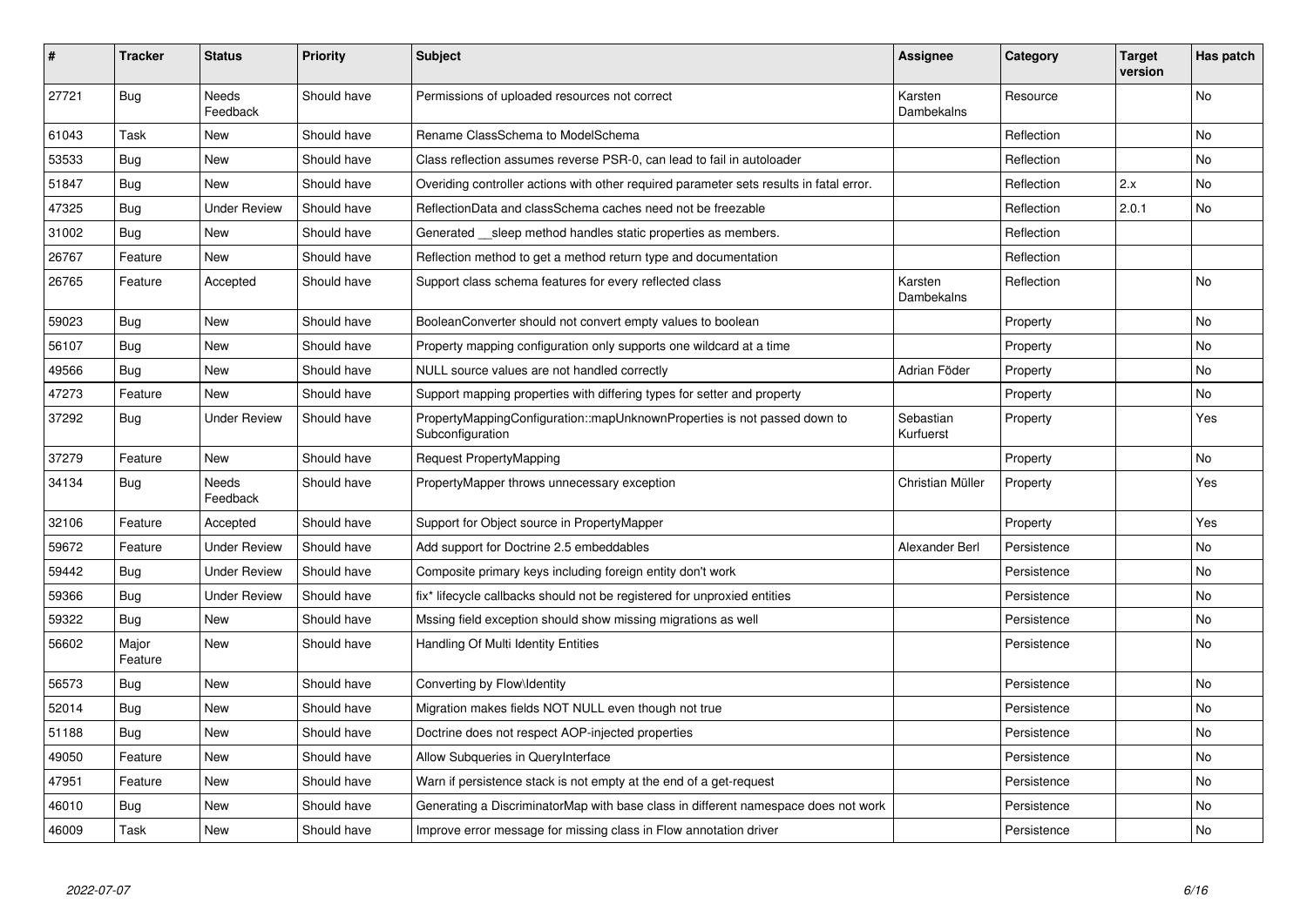| #     | <b>Tracker</b> | <b>Status</b>            | <b>Priority</b> | <b>Subject</b>                                                                                | <b>Assignee</b>       | Category    | <b>Target</b><br>version | Has patch      |
|-------|----------------|--------------------------|-----------------|-----------------------------------------------------------------------------------------------|-----------------------|-------------|--------------------------|----------------|
| 44396 | Task           | Accepted                 | Should have     | Move Doctrine ORM integration onto own namespace                                              | Karsten<br>Dambekalns | Persistence |                          | <b>No</b>      |
| 44375 | Task           | Accepted                 | Should have     | Make all persistence reads go through repositories                                            | Karsten<br>Dambekalns | Persistence |                          | <b>No</b>      |
| 44244 | Bug            | New                      | Should have     | defaultOrderings aren't applied on related objects                                            |                       | Persistence |                          | No.            |
| 43993 | Task           | <b>New</b>               | Should have     | Warn when no migrations are found at all during doctrine: migrate                             |                       | Persistence |                          | No             |
| 43967 | Bug            | New                      | Should have     | Error in evaluating orphanRemoval in Flow Annotation driver                                   |                       | Persistence |                          | No             |
| 43192 | Bug            | Accepted                 | Should have     | findByIdentifier() for non-persisted objects not working for custom identifier properties     | Karsten<br>Dambekalns | Persistence |                          | No             |
| 43190 | Bug            | Accepted                 | Should have     | Misleading exception message for incompatible database structure                              | Karsten<br>Dambekalns | Persistence | 2.0.1                    | No             |
| 41807 | Task           | <b>Under Review</b>      | Should have     | Initialize the eventmanager in the EntityManagerInterface                                     |                       | Persistence |                          | N <sub>o</sub> |
| 41420 | Feature        | <b>New</b>               | Should have     | Support entity versioning                                                                     |                       | Persistence |                          | No             |
| 37372 | Feature        | Accepted                 | Should have     | Inheritance in ORM should be configured automatically                                         | Karsten<br>Dambekalns | Persistence |                          | <b>No</b>      |
| 37354 | Bug            | Accepted                 | Should have     | Do not apply generateValueHash() and generateUuid() if custom identifier is used              | Karsten<br>Dambekalns | Persistence |                          | <b>No</b>      |
| 36804 | Bug            | New                      | Should have     | Orphaned entities within aggregates are not removed                                           |                       | Persistence |                          | No.            |
| 36715 | Feature        | Accepted                 | Should have     | Make simultaneous use of multiple persistence backends possible                               | Karsten<br>Dambekalns | Persistence |                          | No             |
| 36495 | <b>Bug</b>     | <b>New</b>               | Should have     | HTTP Response is sent before persistence preventing Exceptions to be displayed on<br>redirect |                       | Persistence |                          | No             |
| 30933 | Feature        | <b>Needs</b><br>Feedback | Should have     | Check for unique constraints on add()                                                         | Karsten<br>Dambekalns | Persistence |                          | <b>No</b>      |
| 29425 | Bug            | <b>New</b>               | Should have     | Deletion of a blog post with resources fails with FK constraint error                         |                       | Persistence |                          |                |
| 28136 | Feature        | <b>New</b>               | Should have     | <b>HTTP Semantics for Transactions and more</b>                                               |                       | Persistence |                          | <b>No</b>      |
| 28016 | Bug            | <b>Needs</b><br>Feedback | Should have     | Cascade remove of cleared ArrayCollection                                                     | Karsten<br>Dambekalns | Persistence |                          | <b>No</b>      |
| 13559 | Bug            | Accepted                 | Should have     | ObjectSerializer failes with persistent objects within arrays                                 | Karsten<br>Dambekalns | Persistence |                          | No             |
| 9537  | Feature        | <b>New</b>               | Should have     | Query criterions should be able to compare whole objects                                      |                       | Persistence |                          |                |
| 57437 | Bug            | <b>New</b>               | Should have     | Composer package replacement is not supported                                                 |                       | Package     |                          | No             |
| 54458 | Bug            | <b>New</b>               | Should have     | Missing Version Number in packages                                                            |                       | Package     |                          | No             |
| 53620 | <b>Bug</b>     | New                      | Should have     | Move Classes/TYPO3/Flow/Composer to own Package                                               |                       | Package     |                          | No             |
| 47858 | Bug            | Needs<br>Feedback        | Should have     | Remove .htaccess from Composer Installer Essentials                                           | Christopher<br>Hlubek | Package     | 2.0.1                    | No.            |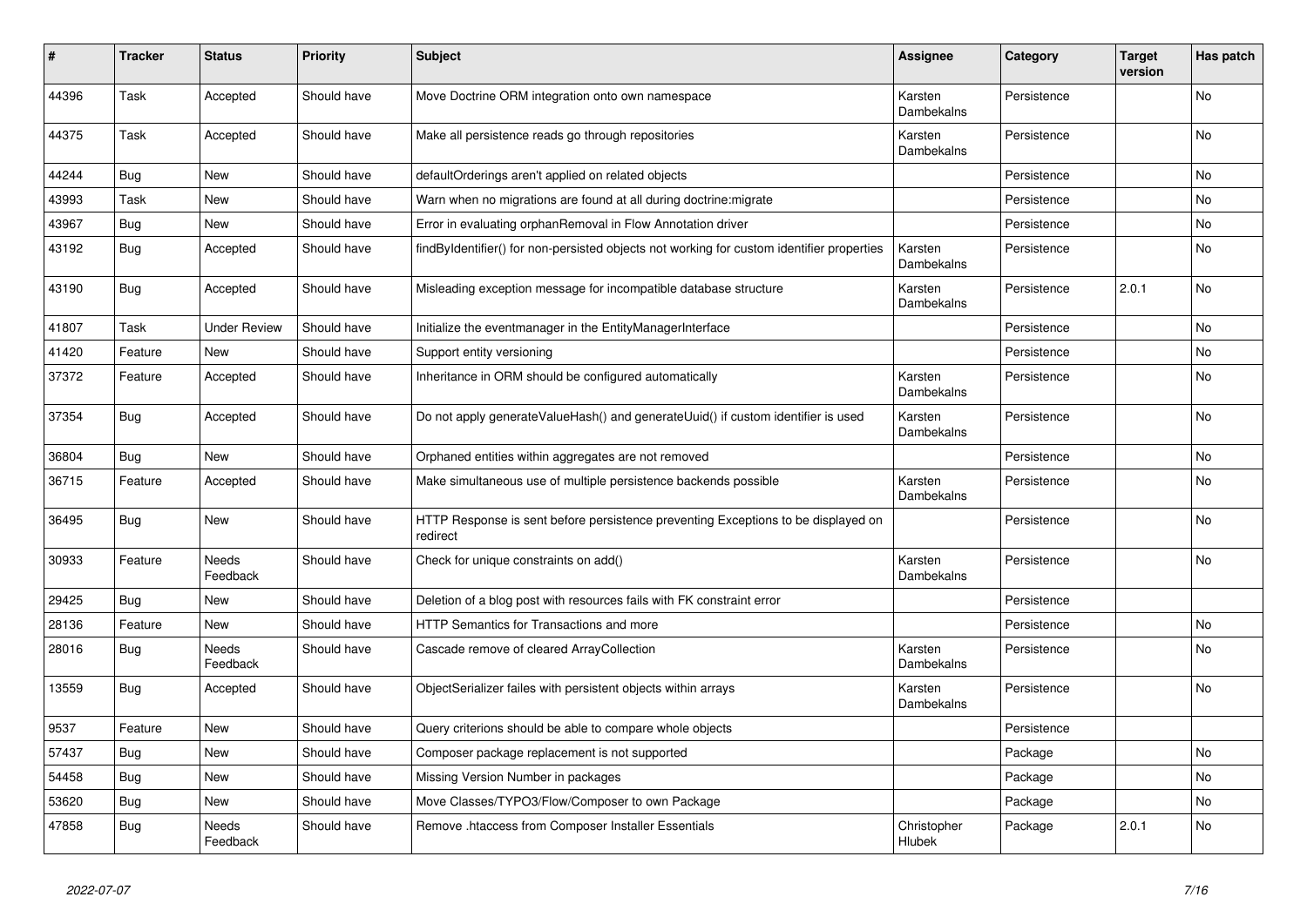| #     | <b>Tracker</b> | <b>Status</b>       | <b>Priority</b> | <b>Subject</b>                                                                                              | <b>Assignee</b>             | Category      | <b>Target</b><br>version | Has patch |
|-------|----------------|---------------------|-----------------|-------------------------------------------------------------------------------------------------------------|-----------------------------|---------------|--------------------------|-----------|
| 41900 | Feature        | Accepted            | Should have     | Check for duplicate PSR-0 autoload namespaces                                                               | Christian Jul<br>Jensen     | Package       |                          | No        |
| 41832 | Task           | New                 | Should have     | Improve error handling for incompatible packages                                                            | Christian Jul<br>Jensen     | Package       |                          | No        |
| 41414 | Task           | Needs<br>Feedback   | Should have     | Check packageKey naming / file structure below Packages/Vendor                                              |                             | Package       |                          | No        |
| 5774  | Feature        | New                 | Should have     | Package Manager should clear all cache entries tagged with %PACKAGE%                                        |                             | Package       |                          |           |
| 1856  | Feature        | New                 | Should have     | The Package Manager checks dependencies between packages on each activation /<br>deactivation               | Christopher<br>Hlubek       | Package       |                          |           |
| 53224 | <b>Bug</b>     | New                 | Should have     | Constructor in subclass breaks call chain leading to missing identifier / uuid                              |                             | Object        |                          | No        |
| 46974 | Bug            | Accepted            | Should have     | Original and Proxy class in one file makes it difficult to reach 100% code coverage for<br>functional tests | Christian Müller            | Object        |                          | No        |
| 40283 | <b>Bug</b>     | New                 | Should have     | New constructor in grandparent class not called                                                             |                             | Object        |                          | No.       |
| 35783 | Feature        | New                 | Should have     | Lifecycle method after property mapping                                                                     |                             | Object        |                          | No        |
| 35083 | <b>Bug</b>     | New                 | Should have     | involving SecurityContext in Widget's __wakeup situation leads to an exception                              |                             | Object        |                          | No        |
| 31262 | Feature        | New                 | Should have     | Named arguments in Objects yaml for constructor arguments                                                   |                             | Object        |                          | No        |
| 31261 | Feature        | New                 | Should have     | Virtual objects - generate proxy classes for interfaces                                                     |                             | Object        |                          | No        |
| 27088 | Bug            | On Hold             | Should have     | initializeObject() is called too early when reconstructing entities                                         |                             | Object        |                          | No        |
| 25988 | Bug            | New                 | Should have     | Useless proxies are built for some classes                                                                  |                             | Object        |                          |           |
| 3588  | Feature        | Accepted            | Should have     | Support value objects in the Object Factory                                                                 | Robert Lemke                | Object        |                          |           |
| 58773 | <b>Bug</b>     | Accepted            | Should have     | Improve NoMatchingRouteException                                                                            | Bastian<br>Waidelich        | MVC - Routing |                          | No        |
| 53350 | <b>Bug</b>     | Accepted            | Should have     | Trying to create a Link in an Template in CLI Context should provide a helpful<br>exception                 | <b>Bastian</b><br>Waidelich | MVC - Routing |                          | No        |
| 50395 | <b>Bug</b>     | Accepted            | Should have     | Route cache caches routes for non dispatchable requests                                                     | Bastian<br>Waidelich        | MVC - Routing |                          | <b>No</b> |
| 45917 | <b>Bug</b>     | New                 | Should have     | RoutePartHandler transliteration must be improved                                                           |                             | MVC - Routing |                          | No.       |
| 45405 | <b>Bug</b>     | Accepted            | Should have     | Uncaught Exception in DynamicRoutePart                                                                      | <b>Bastian</b><br>Waidelich | MVC - Routing |                          | No        |
| 44891 | Feature        | New                 | Should have     | Routes should be able to enforce http/https protocol                                                        |                             | MVC - Routing |                          | No        |
| 37405 | Feature        | Under Review        | Should have     | When changing a property wich is used in routing the Link-VH should direkt to the<br>new properties value   |                             | MVC - Routing |                          | No        |
| 29972 | Feature        | <b>Under Review</b> | Should have     | Configurable Redirects                                                                                      | <b>Tim Kandel</b>           | MVC - Routing |                          | No        |
| 54037 | Feature        | <b>Under Review</b> | Should have     | JsonView accepts encoding options                                                                           |                             | <b>MVC</b>    |                          | No        |
| 51459 | Feature        | New                 | Should have     | Allow catching of particular exceptions on property mapping                                                 |                             | <b>MVC</b>    |                          | No        |
| 48532 | <b>Bug</b>     | <b>Under Review</b> | Should have     | JsonView Configuration behaves differently for arrays and objects                                           | Alexander Berl              | <b>MVC</b>    |                          | No        |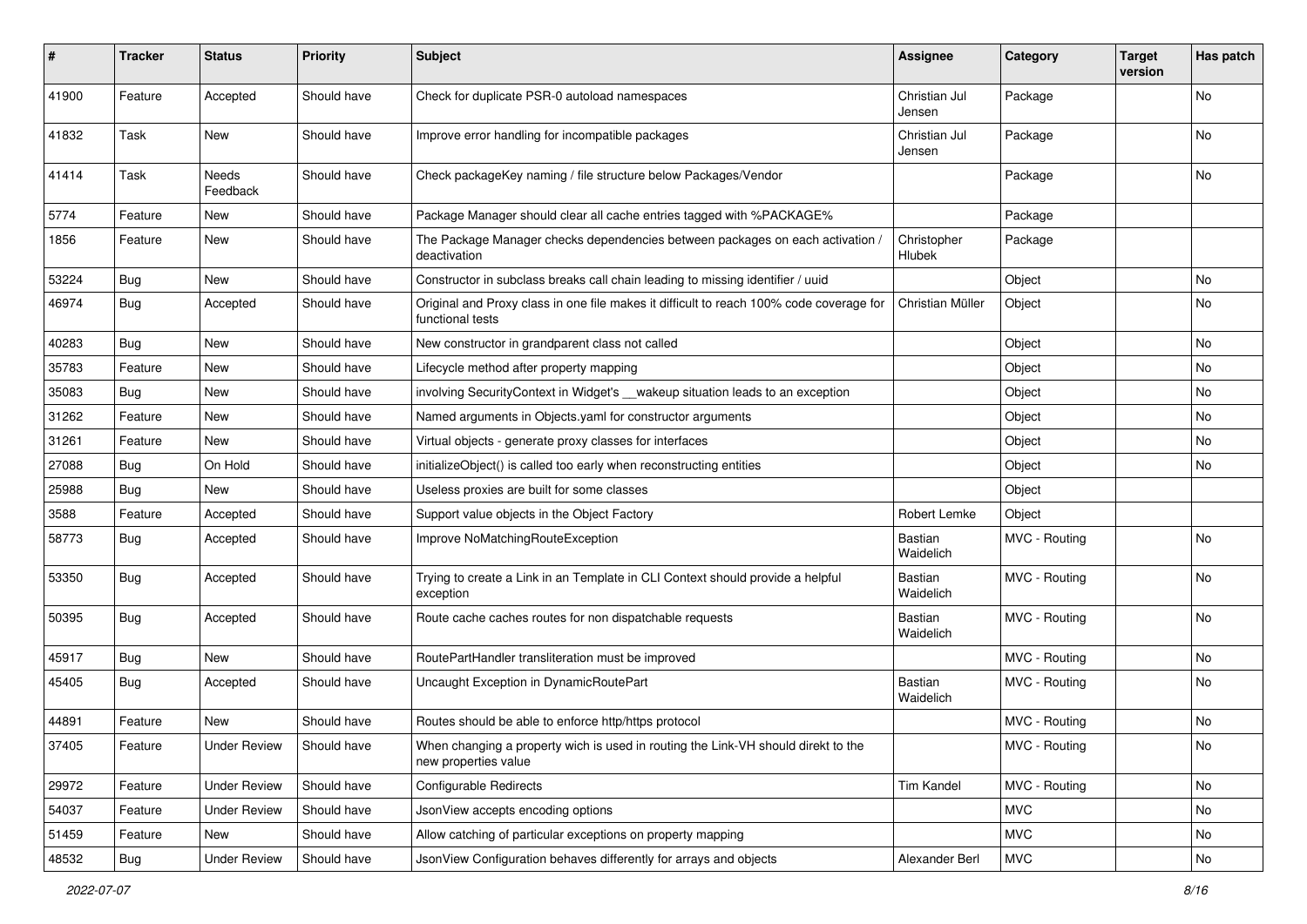| #     | <b>Tracker</b>   | <b>Status</b>            | <b>Priority</b> | <b>Subject</b>                                                                                                       | <b>Assignee</b>       | Category         | <b>Target</b><br>version | Has patch |
|-------|------------------|--------------------------|-----------------|----------------------------------------------------------------------------------------------------------------------|-----------------------|------------------|--------------------------|-----------|
| 44186 | Bug              | New                      | Should have     | Request does not accept custom Content-Type                                                                          |                       | <b>MVC</b>       | 2.0.1                    | No        |
| 44185 | Bug              | New                      | Should have     | XML body always need a root node                                                                                     |                       | <b>MVC</b>       | 2.0.1                    | No        |
| 44184 | Bug              | New                      | Should have     | Request arguments are not merged correctly for single object actions                                                 |                       | <b>MVC</b>       | 2.0.1                    | No        |
| 39674 | Bug              | New                      | Should have     | \TYPO3\FLOW3\var_dump behaves weird in controller actions doing return                                               |                       | <b>MVC</b>       |                          | No        |
| 34674 | Feature          | Accepted                 | Should have     | NotFoundView is not injected in ActionController                                                                     | Robert Lemke          | <b>MVC</b>       |                          | No        |
| 30890 | Feature          | Accepted                 | Should have     | Developer Toolbar                                                                                                    | Christian Müller      | <b>MVC</b>       |                          | <b>No</b> |
| 30428 | Feature          | New                      | Should have     | Cloning of request arguments                                                                                         |                       | <b>MVC</b>       |                          |           |
| 30423 | Feature          | New                      | Should have     | Rendering template of other action without forward                                                                   |                       | <b>MVC</b>       |                          | No        |
| 28231 | Feature          | New                      | Should have     | Allow output to STDERR for CLI Response                                                                              |                       | <b>MVC</b>       |                          |           |
| 26745 | Feature          | New                      | Should have     | MVC should know about entities lying in the session                                                                  |                       | <b>MVC</b>       |                          | No        |
| 25907 | Task             | New                      | Should have     | Referrer should only contain the URI of the previous request                                                         |                       | <b>MVC</b>       |                          |           |
| 3728  | Feature          | <b>New</b>               | Should have     | Support arrays of objects as controller arguments                                                                    |                       | <b>MVC</b>       |                          |           |
| 3306  | Feature          | Accepted                 | Should have     | Flush routes cache automatically on class file modifications                                                         | Robert Lemke          | <b>MVC</b>       |                          |           |
| 3153  | Feature          | New                      | Should have     | Support of action based filter rules defined by annotation.                                                          |                       | <b>MVC</b>       |                          |           |
| 2817  | Feature          | Needs<br>Feedback        | Should have     | Provide safeguard for preventing multiple submits of a form                                                          |                       | <b>MVC</b>       |                          | No        |
| 48862 | Feature          | New                      | Should have     | Possibility to exclude package from file monitoring                                                                  |                       | Monitor          |                          | No        |
| 54744 | Bug              | New                      | Should have     | System.log contains many NOTICE Flow The argument "workspace" declared in<br>pointcut does not exist in method TYPO3 |                       | Log              |                          | No        |
| 9861  | Feature          | Needs<br>Feedback        | Should have     | Leave logging up and running as long as possible                                                                     |                       | Log              |                          | No        |
| 3312  | Feature          | <b>Needs</b><br>Feedback | Should have     | Allow for easy logging by annotations                                                                                | Robert Lemke          | Log              |                          |           |
| 62292 | Major<br>Feature | New                      | Should have     | Support for entity translation                                                                                       |                       | 118n             | 2.x                      | No        |
| 49806 | Task             | Accepted                 | Should have     | Date formatting should care about the time zone                                                                      | Adrian Föder          | 118n             |                          | No        |
| 46066 | Bug              | New                      | Should have     | Currency formatter uses wrong format for ISO 4217 currency codes                                                     |                       | 118 <sub>n</sub> |                          | No        |
| 44361 | <b>Bug</b>       | New                      | Should have     | TYPO3\Flow\I18n\Formatter\DatetimeFormatter - caching DATETIME type                                                  |                       | 118n             | 2.0.1                    | No        |
| 36840 | Task             | Accepted                 | Should have     | Improve exception for wrong locales                                                                                  | Karsten<br>Dambekalns | 118n             |                          | No        |
| 35030 | Feature          | <b>Under Review</b>      | Should have     | Dynamic locale detection                                                                                             | Karsten<br>Dambekalns | 118n             |                          | No        |
| 33018 | Feature          | New                      | Should have     | Translator should support override of labels from other packages                                                     |                       | 118n             |                          | No        |
| 32607 | Feature          | Needs<br>Feedback        | Should have     | Export localized strings for JS consumption                                                                          | Karsten<br>Dambekalns | 118n             |                          | No        |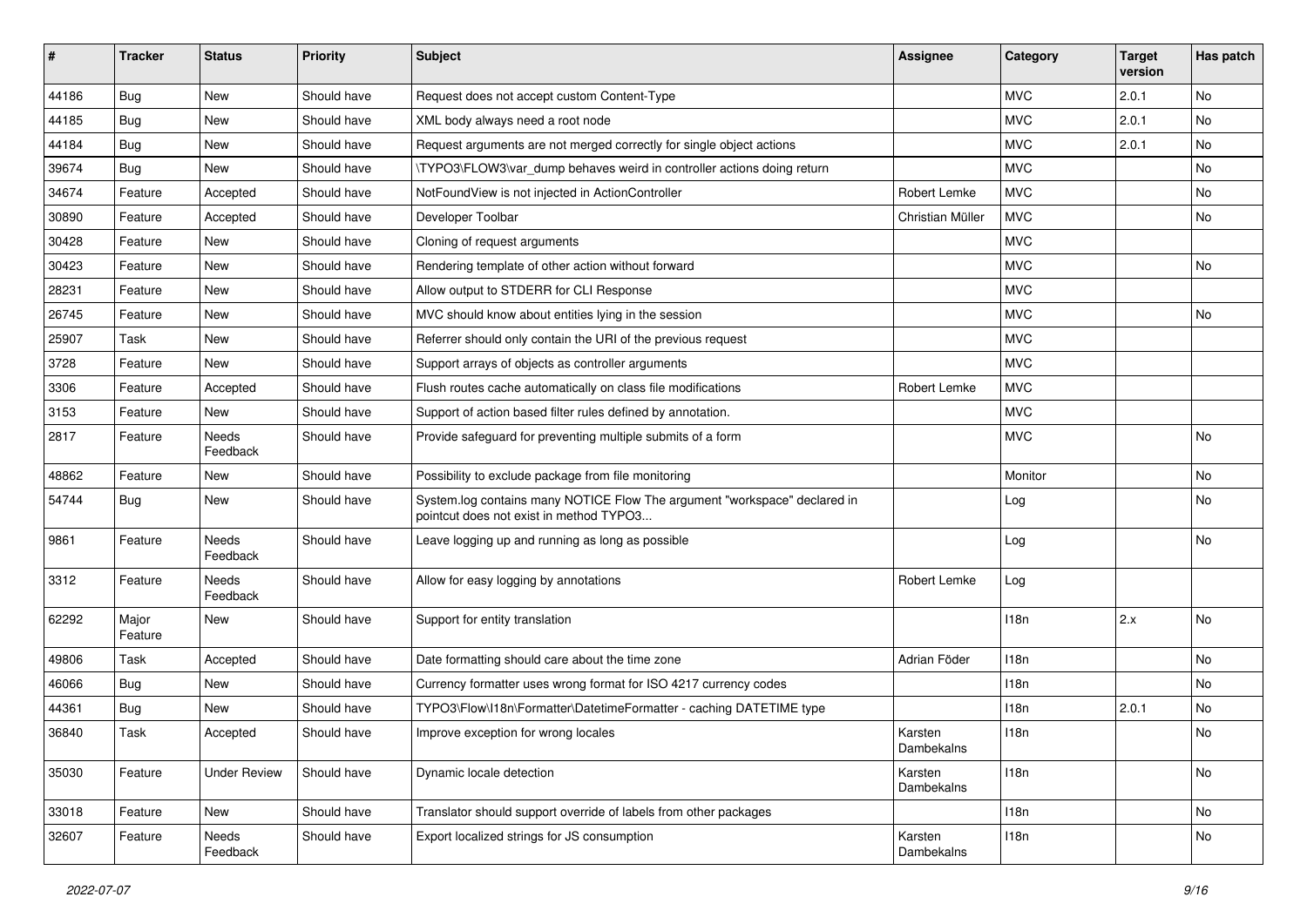| #     | <b>Tracker</b>   | <b>Status</b>       | <b>Priority</b> | <b>Subject</b>                                                                                        | Assignee              | Category      | <b>Target</b><br>version | Has patch |
|-------|------------------|---------------------|-----------------|-------------------------------------------------------------------------------------------------------|-----------------------|---------------|--------------------------|-----------|
| 26943 | Feature          | Needs<br>Feedback   | Should have     | Add i18n support to domain models                                                                     | Karsten<br>Dambekalns | 118n          |                          | No        |
| 9313  | Feature          | New                 | Should have     | Support for currencies                                                                                |                       | 118n          |                          | No        |
| 58184 | Major<br>Feature | <b>New</b>          | Should have     | HTTP request argument building for different use cases                                                |                       | Http          |                          | No        |
| 56916 | Feature          | <b>New</b>          | Should have     | Support PATCH request method as of RFC5789                                                            |                       | Http          |                          | No.       |
| 51763 | Bug              | New                 | Should have     | HttpRequest always returns content of the current request                                             |                       | Http          |                          | No        |
| 44712 | Task             | Accepted            | Should have     | Decouple Argument-Building in the HTTP-Request-Constructor                                            |                       | Http          |                          | No        |
| 36955 | Feature          | New                 | Should have     | Add type filter to var dump()                                                                         |                       | Error         |                          | No        |
| 52909 | <b>Bug</b>       | New                 | Should have     | Class Loader fallback to non-proxy hides fatal errors                                                 |                       | Core          |                          | No        |
| 51312 | Bug              | New                 | Should have     | Default php error handler generates warning (when loading<br>TYPO3\Flow\Error\Exception class)        |                       | Core          | 2.0                      | No        |
| 50080 | Bug              | Needs<br>Feedback   | Should have     | Broken concept for CLI/Web separation                                                                 | Karsten<br>Dambekalns | Core          |                          | No        |
| 47487 | <b>Bug</b>       | New                 | Should have     | Functional test classes in package without classes are not compiled                                   |                       | Core          | 2.0.1                    | No        |
| 46425 | Task             | <b>Under Review</b> | Should have     | DI proxy classes use raw reflection instead of RelfectionService                                      | Christian Müller      | Core          | 2.0.1                    | No.       |
| 43541 | Bug              | New                 | Should have     | Incomplete classes path detection for PSR-0                                                           |                       | Core          | 2.0.1                    | No        |
| 39096 | <b>Bug</b>       | New                 | Should have     | Unnecessary compile invoked in non production context?                                                |                       | Core          | 2.0.1                    | No        |
| 39088 | Feature          | New                 | Should have     | Add a sgnalslot before compilation                                                                    |                       | Core          |                          | No        |
| 32574 | <b>Bug</b>       | Accepted            | Should have     | FLOW3 enters fork bombs when using cgi-fcgi vs cli                                                    | Karsten<br>Dambekalns | Core          |                          | No        |
| 30418 | Feature          | New                 | Should have     | Package bootstrapping following dependencies                                                          |                       | Core          |                          |           |
| 60095 | Feature          | <b>Under Review</b> | Should have     | LockManager's LockHoldingStackPage should be configurable                                             |                       | Configuration |                          | No        |
| 48596 | <b>Bug</b>       | <b>Under Review</b> | Should have     | Ignored Tags configuration should be easier to configure from packages                                | Alexander Berl        | Configuration |                          | No.       |
| 37373 | Feature          | <b>Under Review</b> | Should have     | Make annotation overrides / "injection" via Objects.yaml possible                                     | <b>Marc Neuhaus</b>   | Configuration |                          | No        |
| 8464  | Feature          | New                 | Should have     | Write settings using the ConfigurationManager                                                         |                       | Configuration |                          | No        |
| 50382 | Task             | New                 | Should have     | Impossible to use arguments in CLI that are added by overriding<br>initializeCommandMethodArguments() |                       | Command       |                          | No.       |
| 33465 | <b>Bug</b>       | New                 | Should have     | Some vital commands to recover the system fail when recovery is needed                                |                       | Command       |                          | No        |
| 33069 | Task             | New                 | Should have     | Make command output sparse, implement generic verbose switch                                          |                       | Command       |                          | No        |
| 55199 | Feature          | New                 | Should have     | Avoid Buffering of Shell output                                                                       |                       | Cli           |                          | No        |
| 35709 | Task             | New                 | Should have     | Implement global Command aliases                                                                      |                       | Cli           |                          | No        |
| 54446 | Bug              | New                 | Should have     | Cache filebackend 'include_once'                                                                      |                       | Cache         |                          | No        |
| 53262 | <b>Bug</b>       | New                 | Should have     | FileBakend have some race condition                                                                   | Dominique Feyer       | Cache         |                          | Yes       |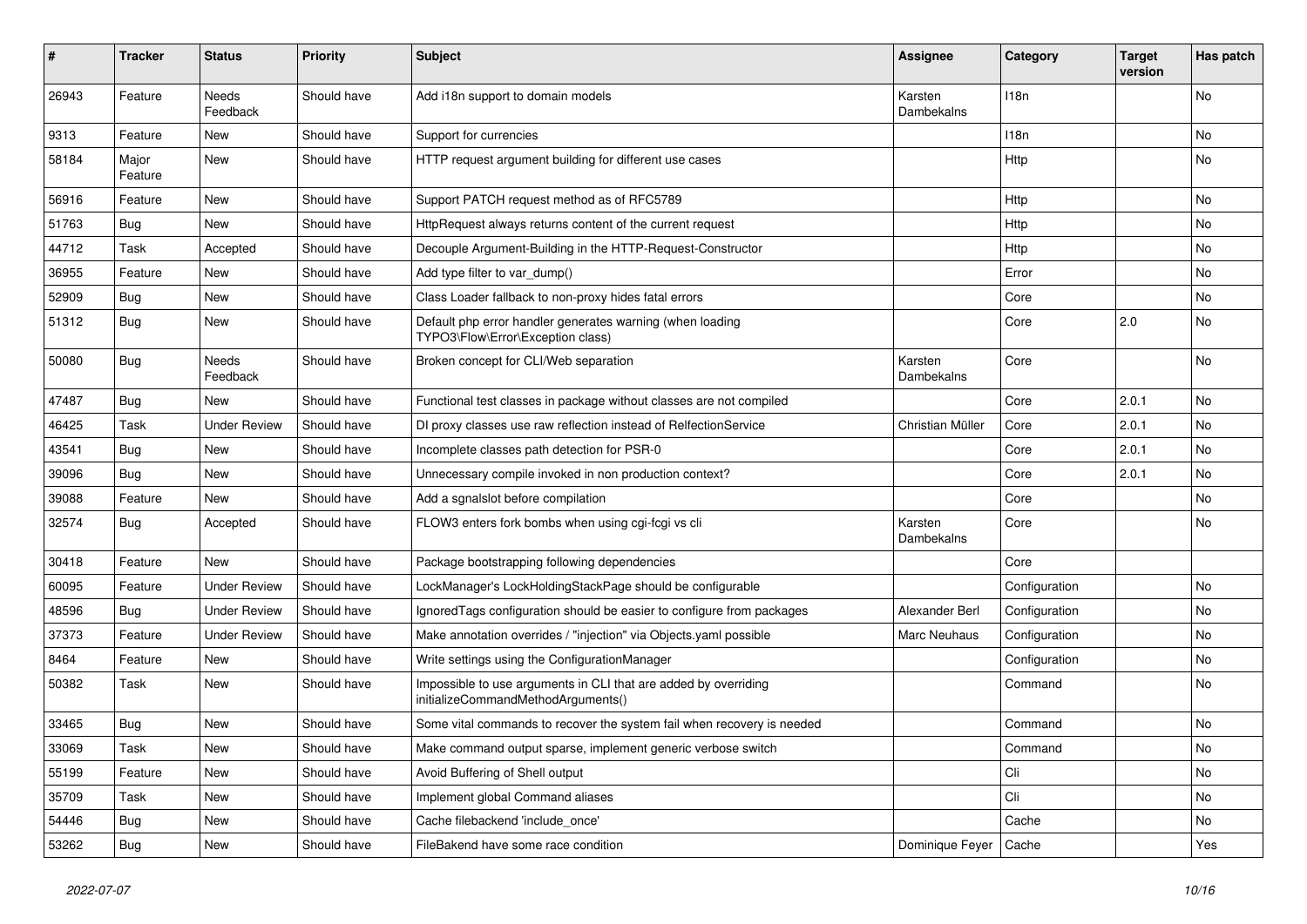| #     | <b>Tracker</b> | <b>Status</b>            | <b>Priority</b> | <b>Subject</b>                                                                                               | <b>Assignee</b>       | Category                         | <b>Target</b><br>version | Has patch      |
|-------|----------------|--------------------------|-----------------|--------------------------------------------------------------------------------------------------------------|-----------------------|----------------------------------|--------------------------|----------------|
| 46823 | Task           | Accepted                 | Should have     | Detect APC and APCu correctly                                                                                |                       | Cache                            |                          | N <sub>o</sub> |
| 46816 | Feature        | New                      | Should have     | Add xcache cache backend                                                                                     |                       | Cache                            |                          | <b>No</b>      |
| 46318 | Feature        | <b>New</b>               | Should have     | [caching framework] Extend cache interface to handle multiple entries                                        |                       | Cache                            |                          | <b>No</b>      |
| 46216 | Feature        | <b>New</b>               | Should have     | Add wincache cache backend                                                                                   |                       | Cache                            |                          | No             |
| 40410 | Bug            | <b>Needs</b><br>Feedback | Should have     | Exception when using Apc, Memcached of Redis cache backend for reflection status<br>and object configuration | Karsten<br>Dambekalns | Cache                            |                          | <b>No</b>      |
| 39699 | Bug            | Accepted                 | Should have     | SQL DDL for TYPO3\FLOW3\Cache\Backend\PdoBackend                                                             | Karsten<br>Dambekalns | Cache                            |                          | No             |
| 58153 | <b>Bug</b>     | <b>New</b>               | Should have     | Session - Scope, Property with interface annotation fails at wakeup                                          |                       | <b>AOP</b>                       | 2.1                      | No             |
| 55957 | Task           | <b>New</b>               | Should have     | RFC: Optimize AOP proxies                                                                                    |                       | <b>AOP</b>                       |                          | <b>No</b>      |
| 27045 | Bug            | <b>New</b>               | Should have     | Introduced properties are not available in the reflection service during a compile run                       |                       | <b>AOP</b>                       |                          |                |
| 6712  | Feature        | Accepted                 | Should have     | Implement mixin support                                                                                      | Robert Lemke          | <b>AOP</b>                       |                          |                |
| 890   | Feature        | New                      | Should have     | Add priority for advice chains                                                                               | Robert Lemke          | <b>AOP</b>                       |                          |                |
| 39609 | Feature        | Accepted                 | Should have     | <b>Migration Version</b>                                                                                     | Karsten<br>Dambekalns | - Migrations -                   |                          | <b>No</b>      |
| 59049 | <b>Bug</b>     | <b>New</b>               | Should have     | TYPO3\Flow\Error\Exception thrown in file ErrorHandler.php                                                   |                       | <b>Error Handler</b><br>Report - |                          | <b>No</b>      |
| 48873 | <b>Bug</b>     | <b>New</b>               | Should have     | Error when calling resourceManager->deleteResource on unpublished Resource                                   |                       | Error Handler<br>Report -        |                          | <b>No</b>      |
| 57972 | Bug            | <b>New</b>               | Should have     | Missing @ManyToOne in example for resource                                                                   |                       | Documentation -                  |                          | <b>No</b>      |
| 45623 | <b>Bug</b>     | <b>New</b>               | Should have     | SQL error when calling TYPO3. Blog Setup controller                                                          |                       | Documentation -                  |                          | No             |
| 44542 | Task           | <b>New</b>               | Should have     | Mention the risk of requestPatterns regarding foreign package's SecurityContext<br>usage                     | Adrian Föder          | Documentation -                  |                          | <b>No</b>      |
| 42465 | Task           | <b>New</b>               | Should have     | Document i18n settings                                                                                       |                       | Documentation -                  | 2.0.1                    | <b>No</b>      |
| 40802 | <b>Bug</b>     | Accepted                 | Should have     | Documentation mistake (authentication)                                                                       | Karsten<br>Dambekalns | Documentation -                  | 1.1.1                    | <b>No</b>      |
| 39414 | Bug            | <b>New</b>               | Should have     | <b>Security Documentation</b>                                                                                |                       | Documentation -                  |                          | <b>No</b>      |
| 38038 | Task           | Accepted                 | Should have     | Proofread FLOW3 manual                                                                                       | Ryan J. Peterson      | Documentation -                  |                          | <b>No</b>      |
| 38004 | <b>Bug</b>     | Accepted                 | Should have     | Missing CheatSheet folder for Getting Started manual                                                         | Karsten<br>Dambekalns | Documentation -                  | 1.1.1                    | <b>No</b>      |
| 29202 | Task           | <b>New</b>               | Should have     | Provide a Cherokee Server Configuration for FLOW3                                                            |                       | Documentation -                  |                          |                |
| 65684 | <b>Bug</b>     | <b>New</b>               | Should have     | Could not acquire lock for ClassLoader cache creation                                                        | Sebastian Heuer       |                                  |                          | <b>No</b>      |
| 62009 | Bug            | New                      | Should have     | Rewrite URI Filename could be empty                                                                          |                       |                                  |                          |                |
| 59747 | <b>Bug</b>     | <b>New</b>               | Should have     | TYPO3\Flow\Error\Exception thrown in file ErrorHandler.php                                                   |                       |                                  |                          | <b>No</b>      |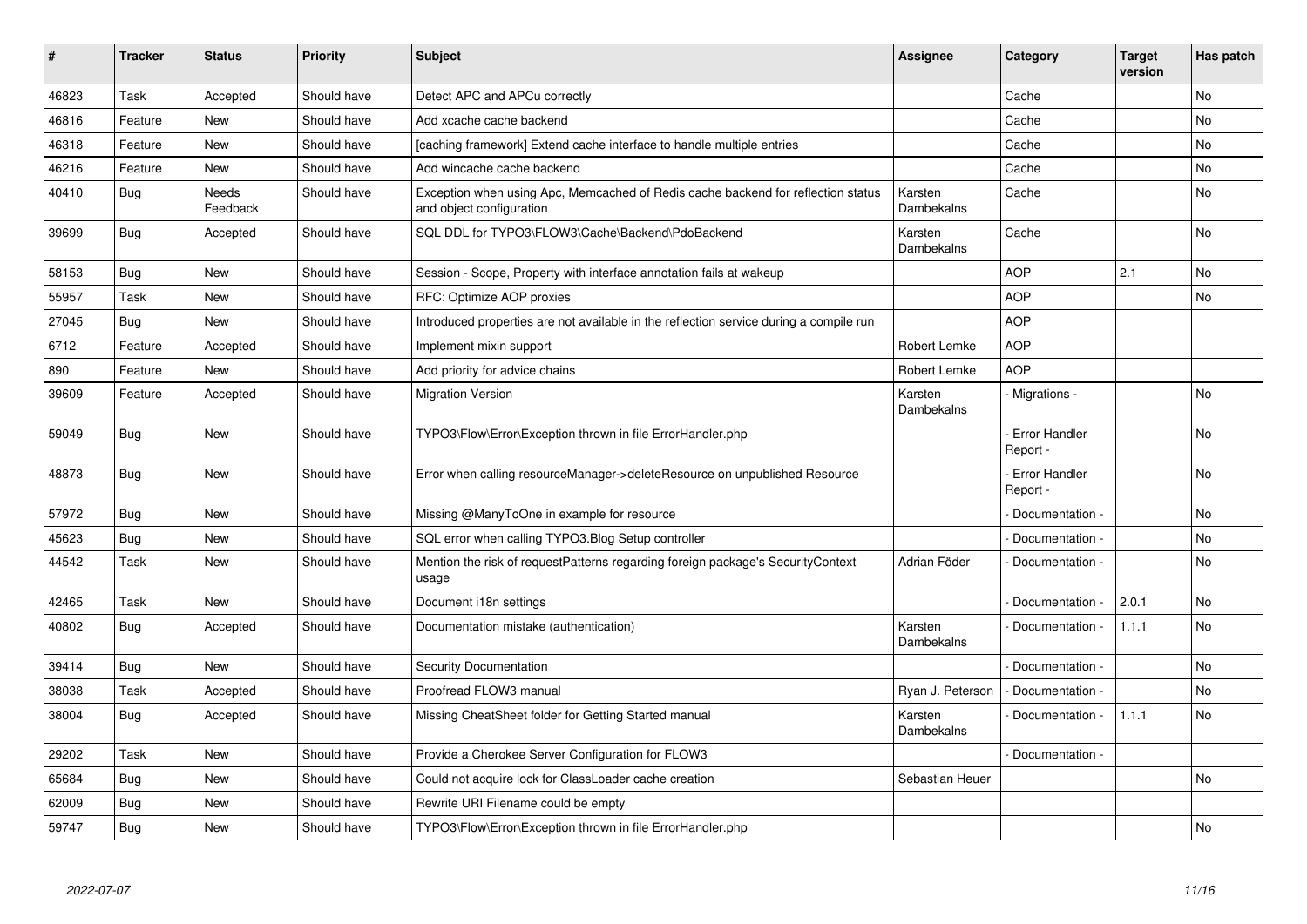| #     | <b>Tracker</b> | <b>Status</b>       | <b>Priority</b> | <b>Subject</b>                                                                                     | <b>Assignee</b>       | Category | <b>Target</b><br>version | Has patch |
|-------|----------------|---------------------|-----------------|----------------------------------------------------------------------------------------------------|-----------------------|----------|--------------------------|-----------|
| 59357 | Bug            | New                 | Should have     | Using the PackageManager directly instead of the Interface results in unexpected<br>behavior       |                       |          |                          | No        |
| 59244 | Feature        | New                 | Should have     | Message or Container needs context                                                                 |                       |          |                          | No        |
| 59084 | Bug            | <b>New</b>          | Should have     | if 403 Exception show reason                                                                       |                       |          |                          | No        |
| 58996 | <b>Bug</b>     | New                 | Should have     | ResourceManager adding to persistence                                                              |                       |          |                          | No        |
| 58744 | Bug            | <b>New</b>          | Should have     | Can not split configuration in settings.yaml                                                       |                       |          |                          | <b>No</b> |
| 58579 | Feature        | New                 | Should have     | Adding own environment constants to Flow                                                           |                       |          | 2.x                      | No        |
| 58408 | Task           | <b>New</b>          | Should have     | Disable manualy persisting                                                                         |                       |          |                          | No        |
| 58193 | Bug            | <b>Under Review</b> | Should have     | Forward-port changelogs to master branch                                                           | Karsten<br>Dambekalns |          |                          | No        |
| 57796 | <b>Bug</b>     | New                 | Should have     | XLIFF Fails if $id ==$ nodedata                                                                    |                       |          |                          | No        |
| 57763 | Feature        | New                 | Should have     | Allow controller / package / action as params in<br>\TYPO3\Fluid\ViewHelpers\Form\ButtonViewHelper |                       |          |                          | No        |
| 56556 | Feature        | <b>New</b>          | Should have     | support hasProperty and isProperty                                                                 |                       |          |                          | <b>No</b> |
| 56486 | Feature        | New                 | Should have     | Optimize the ObjectManager for performance                                                         |                       |          |                          | No        |
| 56036 | Feature        | New                 | Should have     | Optimize autoloading                                                                               |                       |          |                          | No        |
| 55958 | Task           | New                 | Should have     | RFC: Use PHP 5.4 closure features for direct ObjectAccess                                          |                       |          |                          | No        |
| 55954 | <b>Bug</b>     | <b>New</b>          | Should have     | Associations to ValueObjects should not be cascade all'd                                           |                       |          |                          | No        |
| 55831 | Feature        | New                 | Should have     | Different scenarios for session settings                                                           |                       |          |                          | No        |
| 55306 | Bug            | <b>Under Review</b> | Should have     | Filenames should not exceed 255 characters                                                         | Christian Müller      |          |                          | No        |
| 53189 | <b>Bug</b>     | New                 | Should have     | Blog tutorial no longer works                                                                      | <b>Philipp Maier</b>  |          |                          | No        |
| 52945 | Bug            | New                 | Should have     | Excluded classes should only be excluded from reflection but still autoloaded                      |                       |          |                          | No        |
| 52590 | Feature        | New                 | Should have     | Provide a way to get the Doctrine QueryBuilder                                                     |                       |          |                          | No        |
| 52430 | <b>Bug</b>     | New                 | Should have     | Cannot convert from UUID to auto-increment ID                                                      |                       |          |                          | No        |
| 52280 | Task           | <b>Under Review</b> | Should have     | Throw Exception if there is an array in PSR-0 autoload                                             |                       |          |                          | Yes       |
| 51972 | Bug            | New                 | Should have     | Joins for every deep property constraint make cartesian selection                                  | Adrian Föder          |          |                          | Yes       |
| 51811 | Bug            | New                 | Should have     | Improve session handle when the authenticated account is removed from persitance                   | Dominique Feyer       |          |                          | Yes       |
| 51530 | Task           | New                 | Should have     | Improve speed of Files::readDirectoryRecursively using RecursiveDirectoryIterator?                 |                       |          |                          | No        |
| 51286 | Task           | New                 | Should have     | Custom error views should introduce a controller context somehow                                   |                       |          |                          | No        |
| 49372 | <b>Bug</b>     | New                 | Should have     | ObjectConverter ignores implemented interface when mapping subtype                                 |                       |          |                          | No        |
| 49011 | <b>Bug</b>     | <b>Under Review</b> | Should have     | Support executing TYPO3. Flow inside a PHAR                                                        |                       |          |                          | No        |
| 48657 | Feature        | <b>Under Review</b> | Should have     | support HTTP_RANGE                                                                                 |                       |          |                          | No        |
| 48430 | <b>Bug</b>     | New                 | Should have     | Default validator-messages are not correctly formatted                                             |                       |          |                          | No        |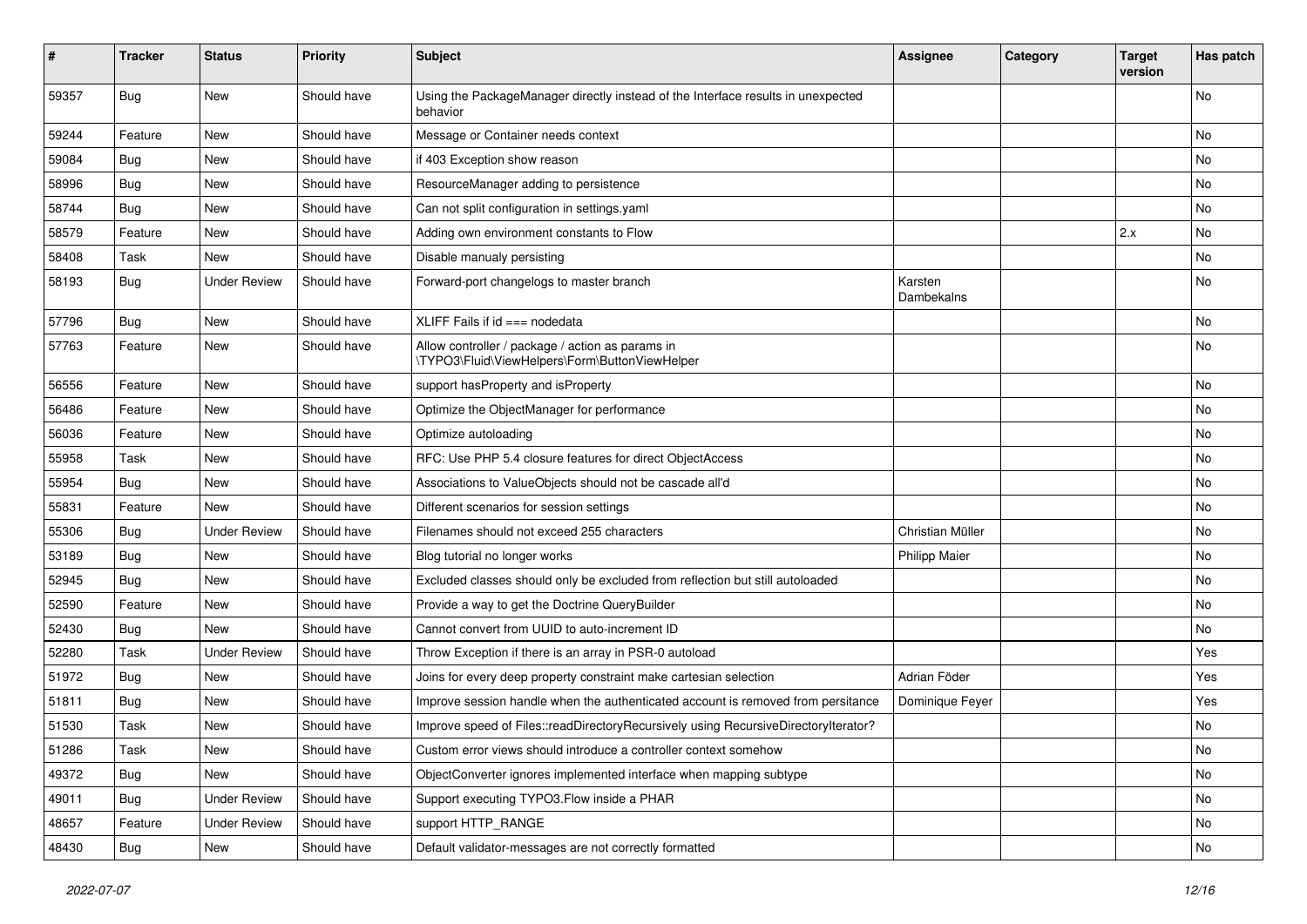| #     | <b>Tracker</b> | <b>Status</b>            | <b>Priority</b> | <b>Subject</b>                                                                            | <b>Assignee</b>        | Category | <b>Target</b><br>version | Has patch |
|-------|----------------|--------------------------|-----------------|-------------------------------------------------------------------------------------------|------------------------|----------|--------------------------|-----------|
| 48429 | Bug            | New                      | Should have     | Remove- and update-actions on repository are not persisted                                |                        |          |                          | <b>No</b> |
| 48296 | Task           | Needs<br>Feedback        | Should have     | Missing method in ExceptionHandlerInterface                                               |                        |          |                          | No        |
| 47236 | Bug            | Needs<br>Feedback        | Should have     | Error at offset 6279 of 6338                                                              |                        |          |                          | No        |
| 46910 | Feature        | New                      | Should have     | Composer integration - PackageStates.php                                                  |                        |          |                          | No        |
| 46371 | Feature        | New                      | Should have     | Support compilation of static information in proxy classes                                | Christopher<br>Hlubek  |          |                          | No        |
| 46073 | Bug            | <b>Under Review</b>      | Should have     | Scripts::executeCommand must be usable outsite of TYPO3.Flow                              |                        |          |                          | No        |
| 45669 | Bug            | New                      | Should have     | PersistentObjectConverter does not convert ValueObjects by __identity                     |                        |          |                          | No        |
| 45272 | Bug            | New                      | Should have     | Related Value Objects get deleted by default cascading                                    |                        |          |                          | No        |
| 45100 | Feature        | <b>Under Review</b>      | Should have     | RequestDispatchingAspect should check if entry point can handle current request           | Christopher<br>Hlubek  |          |                          |           |
| 44148 | <b>Bug</b>     | New                      | Should have     | Documentation for executeCommand() needs clarification                                    |                        |          | 2.0.1                    | No        |
| 44123 | Feature        | New                      | Should have     | Make the "Flow requires the PHP setting "date.timezone"" error more beautiful             |                        |          |                          | No        |
| 43947 | Bug            | New                      | Should have     | Redirect to login after Session timeout                                                   |                        |          |                          | No        |
| 43930 | Task           | Needs<br>Feedback        | Should have     | Remove canRender() completely?!                                                           | Sebastian<br>Kurfuerst |          |                          | No        |
| 43841 | Feature        | New                      | Should have     | Add package support to validation errors                                                  |                        |          |                          | No.       |
| 43572 | Feature        | New                      | Should have     | Uri should support manipulation of query arguments                                        |                        |          |                          | No        |
| 43082 | Feature        | Needs<br>Feedback        | Should have     | Add CLI support for scaffolding models, views, controller                                 |                        |          |                          | No        |
| 42550 | Task           | <b>Under Review</b>      | Should have     | Add top-level .htaccess to block everything but Web                                       | Karsten<br>Dambekalns  |          |                          | No        |
| 41727 | Bug            | Accepted                 | Should have     | @Flow\Identity and @ORM\InheritanceType("JOINED") can't be used together                  | Karsten<br>Dambekalns  |          |                          | No        |
| 41533 | Bug            | Needs<br>Feedback        | Should have     | Ignored object-validation in editAction when redirecting back from updateAction           |                        |          |                          | No        |
| 40824 | Bug            | Needs<br>Feedback        | Should have     | Modified action controller methods not detected properly                                  | Andreas Förthner       |          |                          | No        |
| 38216 | Bug            | <b>Needs</b><br>Feedback | Should have     | Static method calls in reflected classes refer to _Original class                         |                        |          |                          | No        |
| 36634 | Bug            | New                      | Should have     | Reconstituted entities do not have their properties set when initializeObject() is called |                        |          |                          | No        |
| 36633 | Bug            | New                      | Should have     | Reconstituted entities should not have the FLOW3 Persistence clone property set           |                        |          |                          | No        |
| 36510 | Feature        | New                      | Should have     | Firewall Redirect?                                                                        |                        |          |                          | No        |
| 36509 | Feature        | New                      | Should have     | redirectToUri to an uri with acl forces a 403 because of missing csrf token.              |                        |          |                          | No        |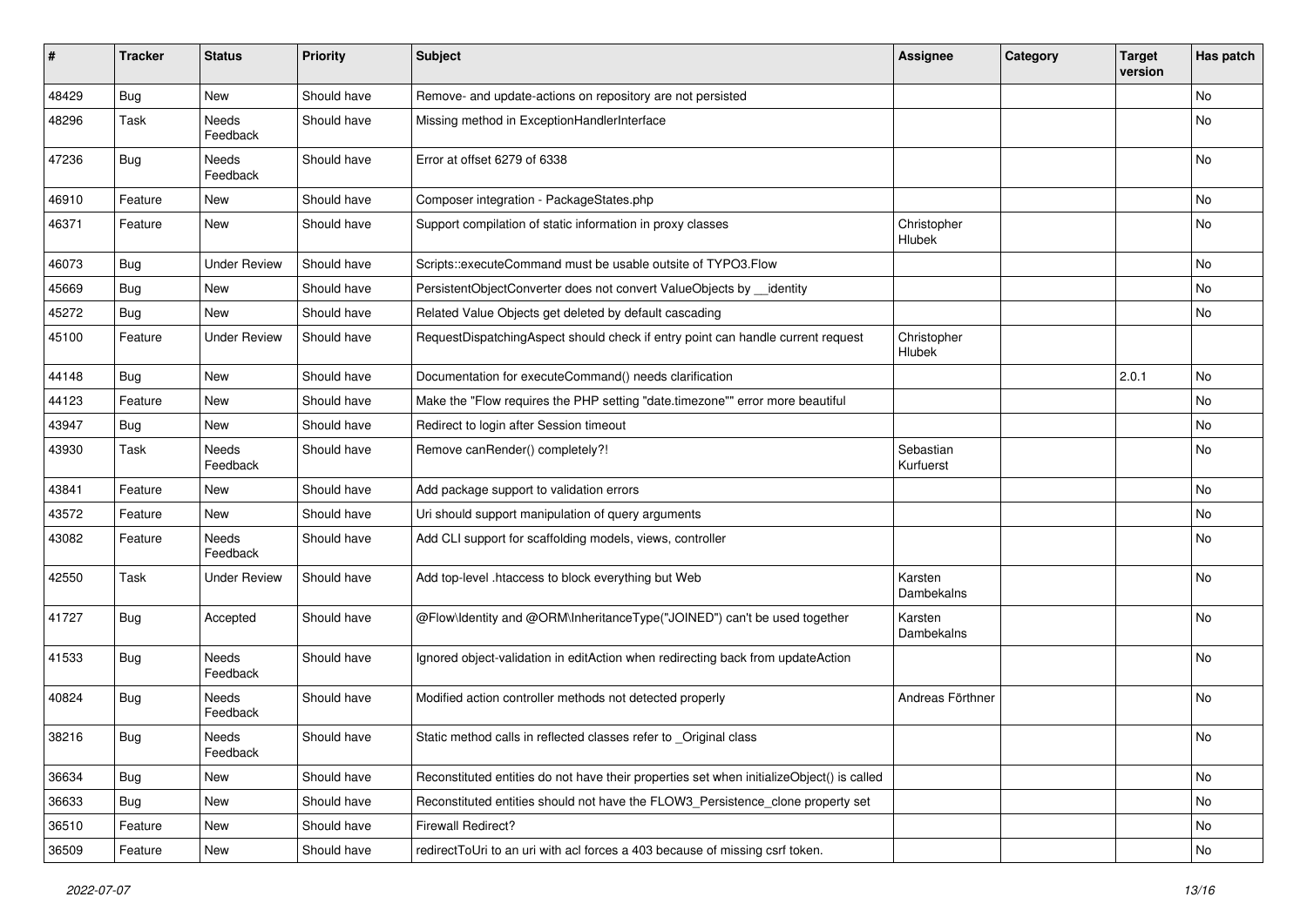| $\vert$ # | <b>Tracker</b>   | <b>Status</b>       | <b>Priority</b> | <b>Subject</b>                                                                  | <b>Assignee</b>        | Category    | <b>Target</b><br>version | Has patch |
|-----------|------------------|---------------------|-----------------|---------------------------------------------------------------------------------|------------------------|-------------|--------------------------|-----------|
| 35970     | Task             | New                 | Should have     | Improve performance of Utility/Arrays::integerExplode by using array_map        |                        |             |                          | No        |
| 34404     | Bug              | New                 | Should have     | JsonView transformObject does not respect _descendAll configuration             |                        |             |                          | No        |
| 33710     | Feature          | New                 | Should have     | Configuration based on Domain                                                   |                        |             |                          | No        |
| 33293     | Bug              | New                 | Should have     | Injection to private variable results in injection of the the wrong class       |                        |             |                          | No        |
| 33258     | Major<br>Feature | Accepted            | Should have     | Implement support for Assetic                                                   |                        |             |                          | No        |
| 32294     | Feature          | New                 | Should have     | Lazy initialization of loggers                                                  |                        |             |                          | No        |
| 30258     | Feature          | New                 | Should have     | Support optional package dependencies                                           |                        |             |                          |           |
| 29476     | Feature          | New                 | Should have     | Provider rendering time and query count for request                             |                        |             |                          |           |
| 29258     | Feature          | Needs<br>Feedback   | Should have     | Provide a way to override classes by environment                                |                        |             |                          | <b>No</b> |
| 28074     | Feature          | Needs<br>Feedback   | Should have     | Provide a shell script that installs Phoenix or FLOW3 from git                  | Markus Bucher          |             |                          | <b>No</b> |
| 27322     | Feature          | On Hold             | Should have     | Add support for Appserver-in-PHP, which could result in much faster executions. | Christopher<br>Hlubek  |             |                          | <b>No</b> |
| 26986     | Feature          | Accepted            | Should have     | Debug toolbar                                                                   | Christian Müller       |             |                          | No        |
| 3585      | Major<br>Feature | New                 | Should have     | Implement support for value objects                                             |                        |             |                          | No        |
| 39788     | Feature          | New                 | Could have      | RFC: Repository based NotExistsValidator                                        |                        | Validation  |                          | No        |
| 3587      | Feature          | New                 | Could have      | Enforce validation rules for value objects already in constructor               |                        | Validation  |                          |           |
| 52185     | <b>Bug</b>       | New                 | Could have      | PositionalArraySorter should detect recursive dependencies                      |                        | Utility     |                          | No        |
| 48409     | Feature          | New                 | Could have      | Introduce new Annotation "Slot" for wiring signal and slots                     |                        | SignalSlot  |                          | No        |
| 40418     | Feature          | Needs<br>Feedback   | Could have      | Add an option to flow3:cache:flush thats keeps user sessions active             |                        | Session     |                          | No        |
| 45611     | Bug              | New                 | Could have      | Destruction of session after logout should be configurable                      |                        | Security    |                          | <b>No</b> |
| 6602      | Feature          | New                 | Could have      | Implement after invocation handling                                             | Andreas Förthner       | Security    |                          |           |
| 6601      | Task             | On Hold             | Could have      | Introduce a new roles definition syntax including runtime constraints           | Andreas Förthner       | Security    |                          |           |
| 34133     | Feature          | New                 | Could have      | RFC: Handle Semicolons in Path part of URIs as Scoped Path Parameters           |                        | Property    |                          | <b>No</b> |
| 55953     | Task             | New                 | Could have      | Repair and streamline ValueObject support                                       |                        | Persistence |                          | No        |
| 55793     | Feature          | <b>Under Review</b> | Could have      | Add Support for groupBy                                                         | Kerstin<br>Huppenbauer | Persistence |                          | No        |
| 45640     | Bug              | New                 | Could have      | Every relation is set to cascade=all if the related entity is no aggregate root |                        | Persistence |                          | No        |
| 50262     | Feature          | New                 | Could have      | Add Keywords to composer Json                                                   |                        | Package     |                          | No        |
| 49039     | Feature          | New                 | Could have      | RFC: Use PSR-3 logger interface in Flow                                         |                        | Log         |                          | No        |
| 46050     | Feature          | New                 | Could have      | To decouple log file writing at Logger->logException                            |                        | Log         |                          | No        |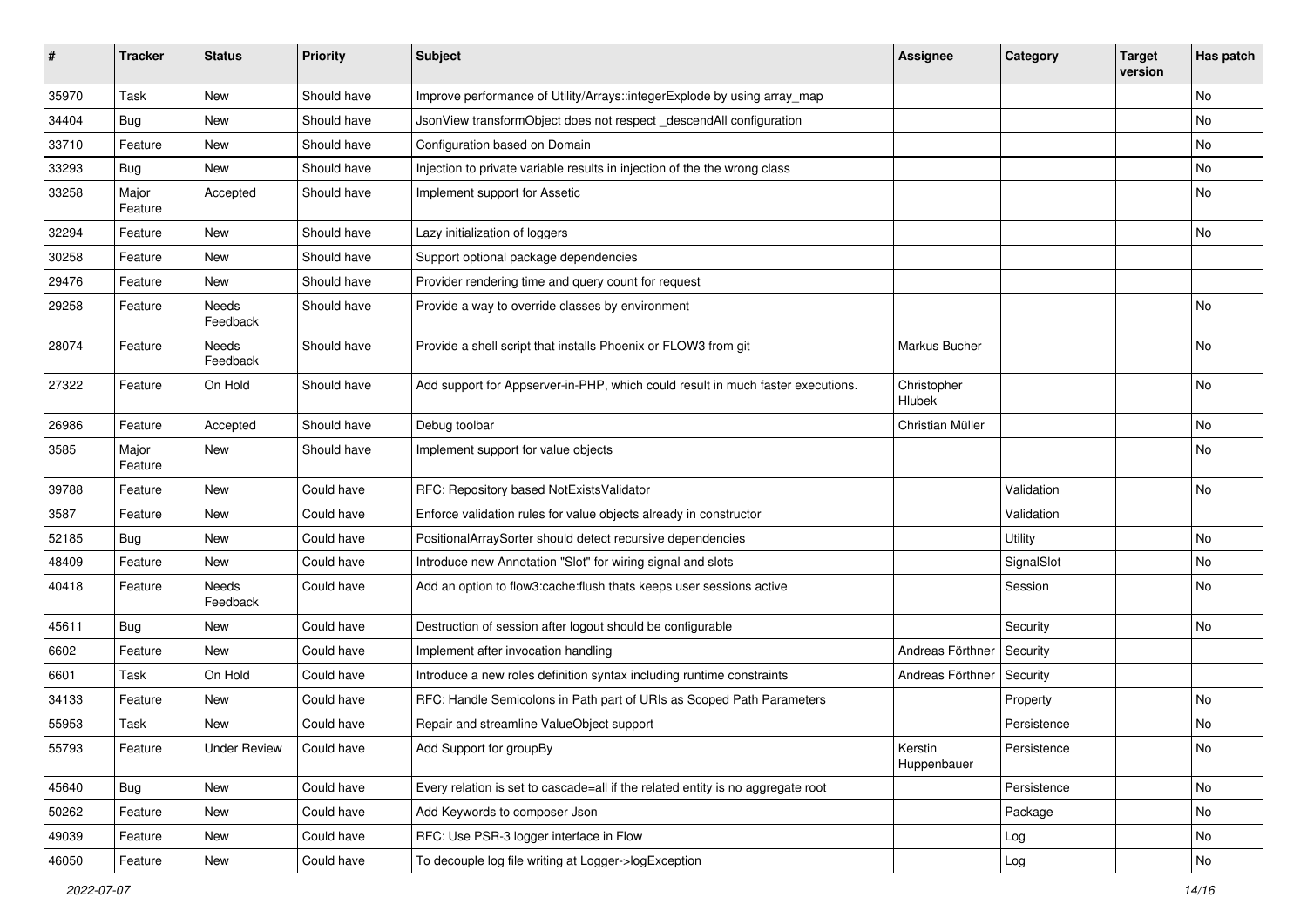| #     | <b>Tracker</b> | <b>Status</b>            | Priority        | <b>Subject</b>                                                                                             | <b>Assignee</b>  | Category                         | <b>Target</b><br>version | Has patch |
|-------|----------------|--------------------------|-----------------|------------------------------------------------------------------------------------------------------------|------------------|----------------------------------|--------------------------|-----------|
| 49025 | Task           | <b>Under Review</b>      | Could have      | Dynamic locale detection / determination                                                                   | Adrian Föder     | 118 <sub>n</sub>                 | 2.1                      | <b>No</b> |
| 35388 | Feature        | New                      | Could have      | Use the current package as default for translations within controllers                                     |                  | 118n                             |                          | No        |
| 47339 | Feature        | Needs<br>Feedback        | Could have      | Allow RequestHandlers to get the current Request injected                                                  | Alexander Berl   | Http                             |                          | No        |
| 54181 | Bug            | <b>New</b>               | Could have      | Use date_default_timezone_get() instead of ini_get('date.timezone')                                        |                  | Core                             |                          | Yes       |
| 38222 | Feature        | New                      | Could have      | Step execution signals with concrete name                                                                  |                  | Core                             |                          | No        |
| 33049 | Feature        | <b>New</b>               | Could have      | Allow configuration of context without environment variable (needed for IIS)                               |                  | Core                             |                          | No        |
| 37885 | Feature        | New                      | Could have      | Add CLI to show the object-configuration for a FLOW3 object-name                                           | Martin Ficzel    | Cli                              |                          | No        |
| 47404 | Feature        | New                      | Could have      | Add getters and setters methods for introduced properties                                                  |                  | <b>AOP</b>                       |                          | <b>No</b> |
| 37831 | Task           | New                      | Could have      | Evaluate using PHP 5.4's internal web server for Functional Testing                                        |                  | - Testing -                      |                          | No        |
| 52005 | <b>Bug</b>     | New                      | Could have      | TYPO3\Flow\Error\Exception thrown in file ErrorHandler.php                                                 |                  | Error Handler<br>Report -        |                          | No        |
| 31339 | Task           | On Hold                  | Could have      | Search                                                                                                     |                  | Documentation -                  |                          | <b>No</b> |
| 27561 | Task           | Accepted                 | Could have      | Complete documentation                                                                                     |                  | Documentation -                  |                          | No        |
| 8923  | Task           | <b>Under Review</b>      | Could have      | Provide a Nginx Server Configuration for FLOW3                                                             | Christian Müller | Documentation -                  | 1.1.1                    | No        |
| 64842 | Feature        | <b>New</b>               | Could have      | Validation of Property should also happen before Property Mapping.                                         |                  |                                  |                          | No        |
| 55719 | Feature        | New                      | Could have      | Support additional Resource Folders                                                                        |                  |                                  |                          | No        |
| 50869 | Bug            | New                      | Could have      | key() invoked on object                                                                                    |                  |                                  |                          | No        |
| 50342 | <b>Bug</b>     | New                      | Could have      | PropertyMapper: Use of interface method before implementation check                                        |                  |                                  |                          | No        |
| 45851 | Feature        | <b>Needs</b><br>Feedback | Could have      | Allow referencing environment variables in Settings.yaml                                                   | Adrian Föder     |                                  |                          | No        |
| 45386 | Bug            | New                      | Could have      | Package::buildArrayOfClassFiles tries to determine class names from file paths                             |                  |                                  |                          | <b>No</b> |
| 31484 | Feature        | Needs<br>Feedback        | Could have      | possibility to modify inner workings of proxy class builder                                                |                  |                                  |                          | No        |
| 8981  | Feature        | New                      | Could have      | Security/Performance: Provide Webserver Configuration file for common webservers -<br>do not use .htaccess |                  |                                  |                          |           |
| 51489 | Bug            | New                      | -- undefined -- | Doctrine\Common\Annotations\AnnotationException thrown in file<br>AnnotationException.php                  |                  | Annotations                      |                          | <b>No</b> |
| 59140 | <b>Bug</b>     | New                      | - undefined --  | TYPO3\Flow\Error\Exception thrown in file ErrorHandler.php                                                 |                  | <b>Error Handler</b><br>Report - |                          | No        |
| 54381 | <b>Bug</b>     | New                      | - undefined --  | TYPO3\Flow\Core\Booting\Exception\SubProcessException thrown in file Scripts.php                           |                  | - Error Handler<br>Report -      |                          | No        |
| 53851 | <b>Bug</b>     | New                      | - undefined --  | TYPO3\Flow\Core\Booting\Exception\SubProcessException thrown in file Scripts.php                           |                  | Error Handler<br>Report -        |                          | No        |
| 51704 | Bug            | New                      | undefined --    | TYPO3\Flow\Error\Exception thrown in file ErrorHandler.php                                                 |                  | - Error Handler<br>Report -      |                          | No        |